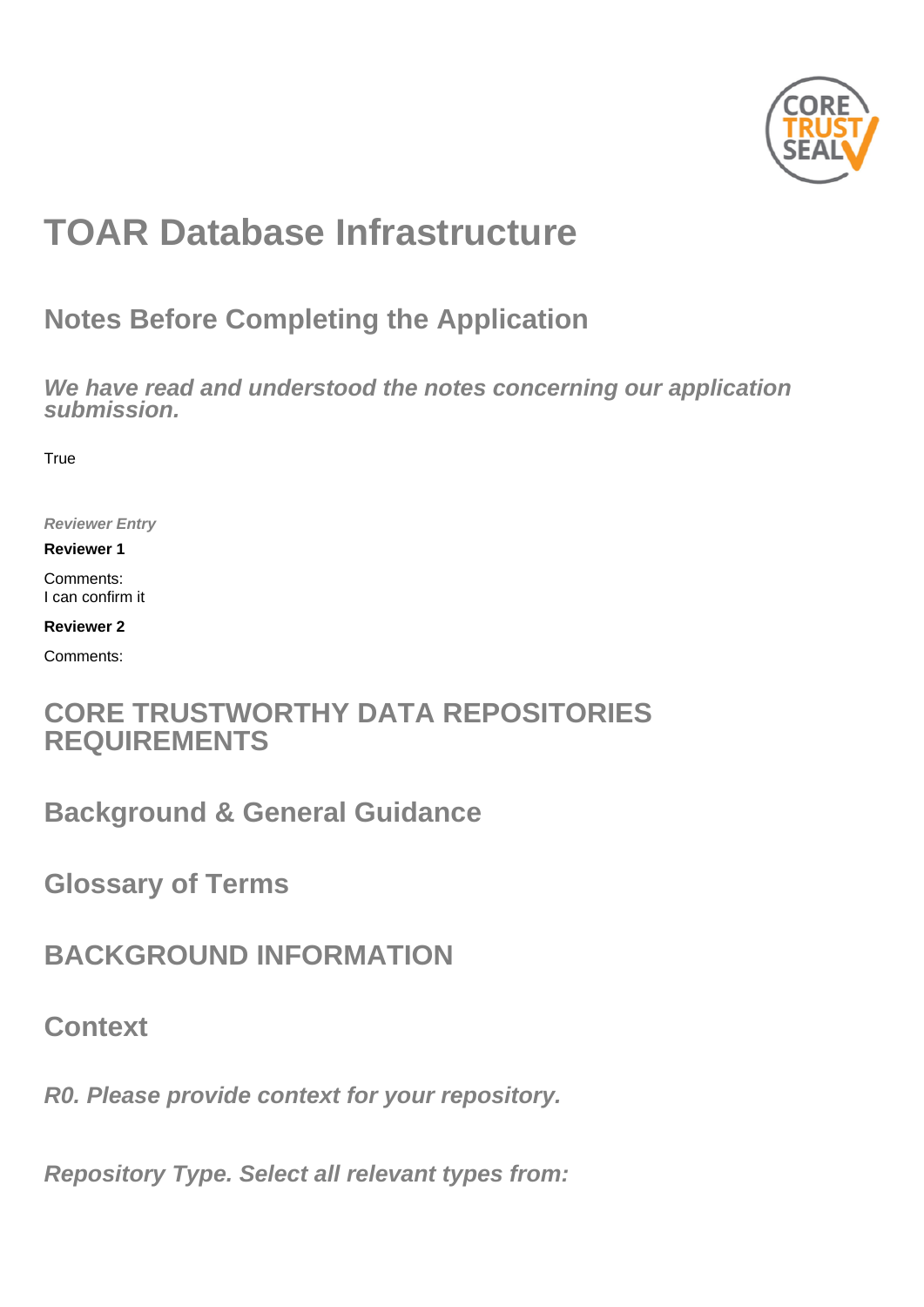Domain or subject-based repository, Research project repository

**Reviewer Entry**

**Reviewer 1** Comments: accepted

**Reviewer 2**

Comments: Accept

### **Brief Description of Repository**

The TOAR database infrastructure supports the "Tropospheric Ozone Assessment Report" (TOAR) and the Earth system science community with a database of harmonised multi-annual time series of atmospheric constituent measurements and meteorological variables. TOAR project Phase II is an activity of the International Global Atmospheric Chemistry (IGAC) organisation . Version 2 of the TOAR database infrastructure has been developed based on the requirements of TOAR phase II and is committed to the FAIR (Findable, Accessible, Interoperable, and Reusable) data principles. The TOAR data infrastructure is operated at Forschungszentrum Jülich embedded in the infrastructure at the Jülich Supercomputing Centre.

Data is harvested or received from measurement stations collecting surface ozone data and networks of such stations from all over the world. The data accepted for the TOAR database are global air quality data with the focus on ozone data and related information. Data is received from various providers and is openly accessible (CC BY4.0). The data is detailed in section 4.1 of [https://toar-data.fz-juelich.de/documentation/TOAR\\_UG\\_Vol03\\_Database.pdf.](https://toar-data.fz-juelich.de/documentation/TOAR_UG_Vol03_Database.pdf.)

### **Reviewer Entry**

**Reviewer 1**

Comments: it is clear about the necessary information summried.

### **Reviewer 2**

Comments: Accept

### **Brief Description of the Repository's Designated Community.**

The designated community are the researchers of the TOAR activity, an open international community of scientists investigating topics related to air quality and atmospheric chemistry, including climate change, impacts on human health and ecosystems, carbon and nitrogen cycles, biodiversity, and other environmental issues. The community is actively collaborating across geographical boundaries and disciplines in order to address the most pressing global change and sustainability issues through scientific research. Also all scientists who are interested in the research of climate data belong to the designated community.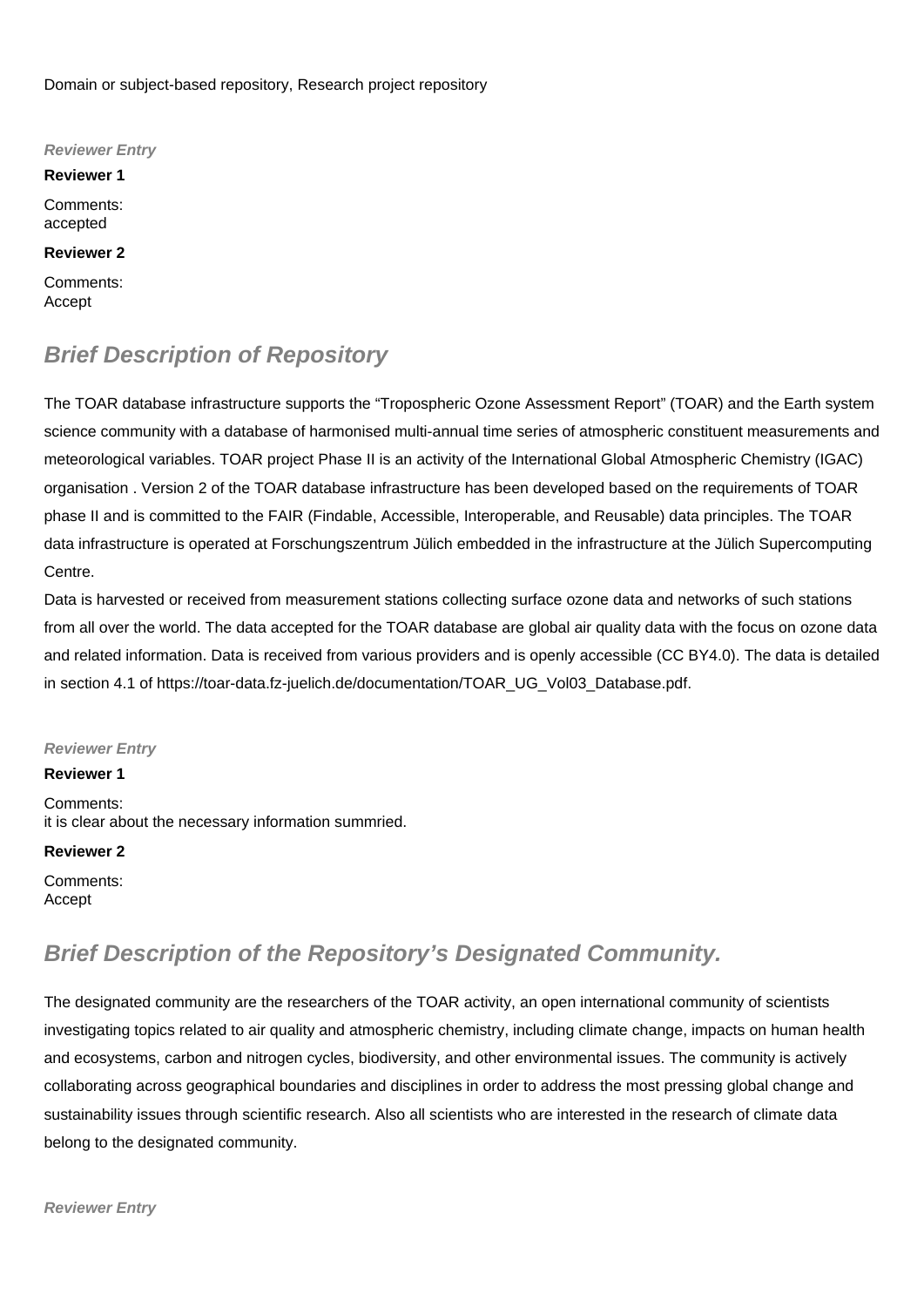### **Reviewer 1**

Comments: the user community is focused and cleared definated.

#### **Reviewer 2**

Comments: Accept

### **Level of Curation Performed. Select all relevant types from:**

A. Content distributed as deposited, B. Basic curation – e.g. brief checking; addition of basic metadata or documentation, C. Enhanced curation – e.g. conversion to new formats; enhancement of documentation

#### **Reviewer Entry**

**Reviewer 1** Comments: clear and accpeted

#### **Reviewer 2**

Comments: Accept

### **Comments**

All data that is received for being stored in the TOAR database is stored as is together with the curated data and metadata. The metadata is either received with the data or generated. Plausibility checks are made for the metadata to identify inconsistencies such as the location of a station which is classified as urban but the coordinates point to a rural place etc. During data curation we harmonise the data to use the same formatting style and follow our controlled vocabulary. Details are provided in [https://toar-data.fz-juelich.de/documentation/TOAR\\_TG\\_Vol02\\_Data\\_Processing.pdf.](https://toar-data.fz-juelich.de/documentation/TOAR_TG_Vol02_Data_Processing.pdf.)

### **Reviewer Entry**

**Reviewer 1** Comments: clear and accpeted

### **Reviewer 2**

Comments: Accept

### **Insource/Outsource Partners. If applicable, please list them.**

### Outsource partners are

• Data archival: as part of multicopy redundancy we store daily backup-copies of the database at the IT Centre of the RWTH Aachen University, about 27 km away from Jülich. The partner has not undertaken any trustworthy repository assessment but they comply with the ITIL 'Best Practices' for the design of their internal processes especially for backup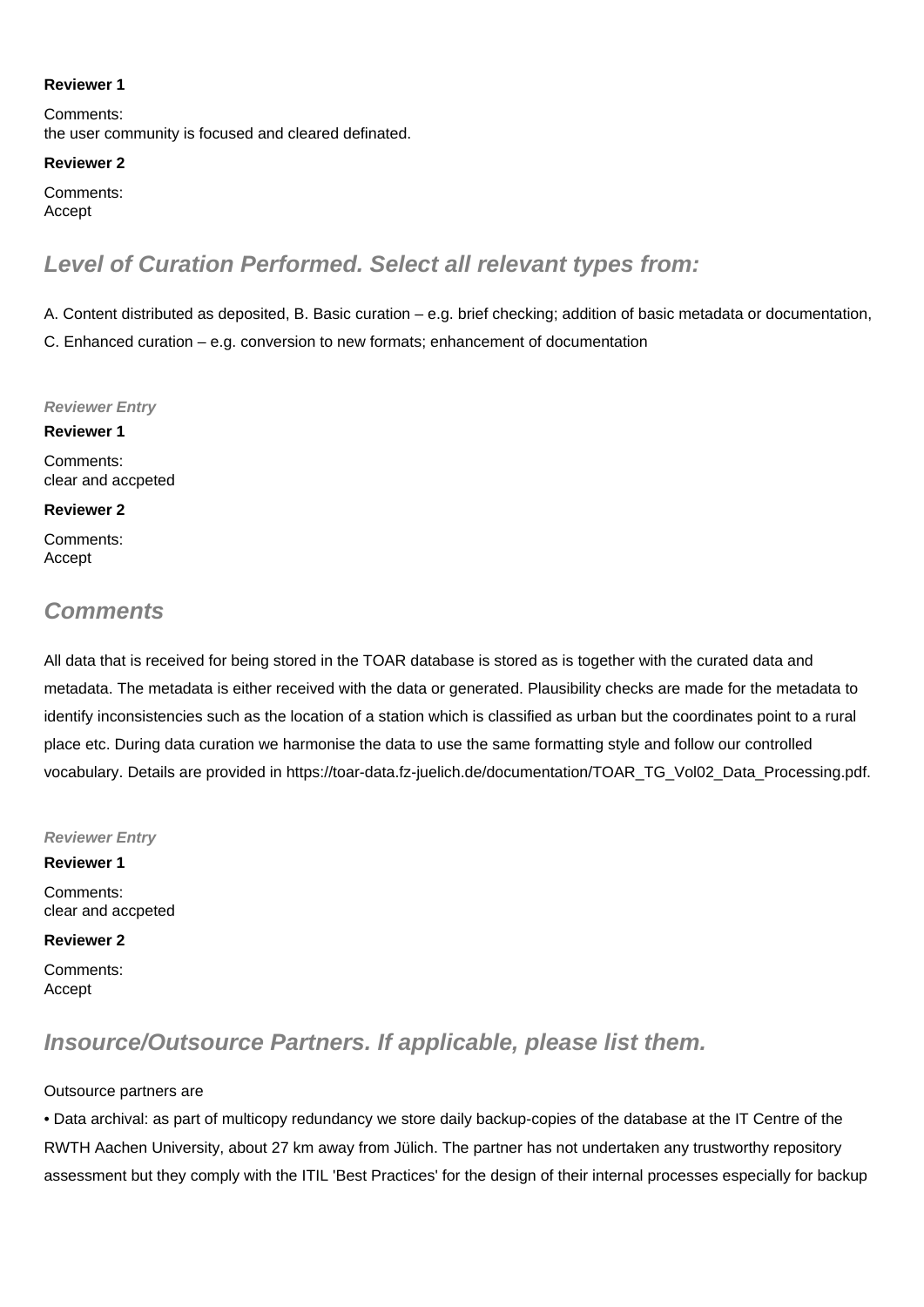and restore [\(https://help.itc.rwth-aachen.de/en/service/t4ctl3msqrmt/article/00e9f3476f244892867895d58aa3a91d/](https://help.itc.rwth-aachen.de/en/service/t4ctl3msqrmt/article/00e9f3476f244892867895d58aa3a91d/)) Forschungszentrum Jülich and RWTH Aachen have a general contract for collaboration on scientific and technical level (JARA, [https://www.jara.org/en/\)](https://www.jara.org/en/).

• Data publication: we are using a B2Share instance maintained by another group at the Jülich Supercomputing Centre for publishing data sets to have them referenceable with a DOI. A trustworthy repository assessment has not been undertaken yet.

B2Share is a service developed by EUDAT. Forschungszentrum Jülich is a member of the EUDAT CDI ([https://eudat.eu/eudat-cdi/members\)](https://eudat.eu/eudat-cdi/members) and thereby is entitled to run instances of the services. The relationship to the group running the service at JSC is organisational; there is no SLA.

• Software maintenance for operating systems and basic software on the server machines used for the TOAR database infrastructure is provided by other groups at the Jülich Supercomputing Centre. This includes handling of backups and caring of long-term availability of data.

This is an organisational relationship, there is no SLA.

• Hardware maintenance is outsourced to the manufacturers.

These are contractual relationships with SLA covering on-site 9x5 next business day. In case of hardware failures Virtual Machines can be moved as a first measure to get back into production. Customer replaceable parts will only be delivered. Insource partners are

• There are about 40 different data providers with whom we have non-contractual agreements on individual basis. The major data providers are listed in section 2 of

[https://toar-data.fz-juelich.de/documentation/TOAR\\_TG\\_Vol02\\_Data\\_Processing.pdf.](https://toar-data.fz-juelich.de/documentation/TOAR_TG_Vol02_Data_Processing.pdf.)

### **Reviewer Entry**

### **Reviewer 1**

Comments: Thank you for the explanation. It is clear.

### **Reviewer 2**

Comments: Accept

### **Summary of Significant Changes Since Last Application (if applicable).**

not applicable

**Reviewer Entry**

**Reviewer 1** Comments: none

**Reviewer 2**

Comments:

**Other Relevant Information.**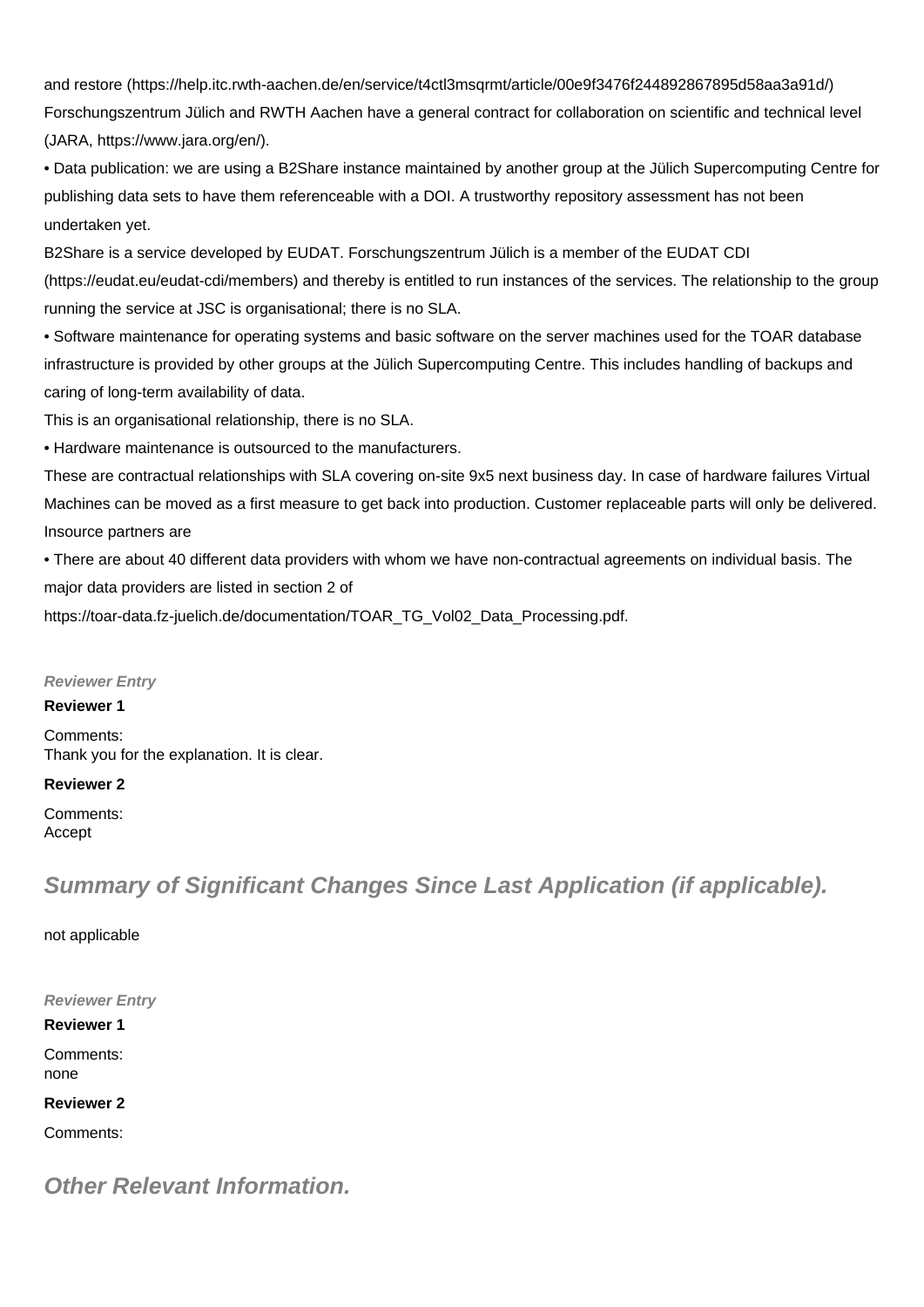The Tropospheric Ozone Assessment Report (TOAR) is an activity by the International Global Atmospheric Chemistry (IGAC) initiative, it receives financial and logistical support from IGAC, Forschungszentrum Jülich GmbH, the US National Oceanic and Atmospheric Administration, and the World Meteorological Organization (an agency of the United Nations). It is a project driven activity by IGAC and progresses in a sequence of phases with a duration of five years each. IGAC, founded in 1990, has a long-term vision. It operates under the umbrella of Future Earth and is sponsored by the international Commission on Atmospheric Chemistry and Global Pollution (iCACGP), a commission of IAMAS-IUGG (see [https://igacproject.org/mission\)](https://igacproject.org/mission). IGAC's International Project Office (IPO) is located in the U.S. and funded by NSF, NOAA, and NASA, and renews its funding on a three-year grant application cycle (currently approved through 2024). In TOAR phase II more than 270 scientists from 37 countries collaborate to produce a scientific assessment of tropospheric ozone changes. A series of publications as well as published data sets have been produced during the first phase of the assessment

([http://igacproject.org/sites/default/files/2019-11/TOAR\\_accomplishments\\_September\\_2019.pdf\)](http://igacproject.org/sites/default/files/2019-11/TOAR_accomplishments_September_2019.pdf). At the core of this activity is the TOAR database to make ozone data and related information available to academic users and other stakeholders. The TOAR database infrastructure has been developed by Forschungszentrum Jülich GmbH and is maintained and continuously improved by the research group Earth System Data Exploration within the division Federated Systems and Data of the Jülich Supercomputing Centre. The TOAR Database has been registered with re3data ([http://doi.org/10.17616/R3FZ0G\)](http://doi.org/10.17616/R3FZ0G).

The size of the database is about 3 TB and will be increased by about 150 GB/year.

While the first instance of the TOAR database was specifically tailored towards the first TOAR assessment, this data collection and data service infrastructure has received great attention by the atmospheric science community and other stakeholders. This has motivated us to develop the original project database into a fully functional TOAR database infrastructure which will exist in the long-term independently of the current project support. We therefore apply for certification under the rules of the CoreTrustSeal.

#### **Reviewer Entry**

### **Reviewer 1**

Comments: Thank you for the explanation. It is clear.

#### **Reviewer 2**

Comments: Accept

## **ORGANIZATIONAL INFRASTRUCTURE**

## **1. Mission/Scope**

**R1. The repository has an explicit mission to provide access to and preserve data in its domain.**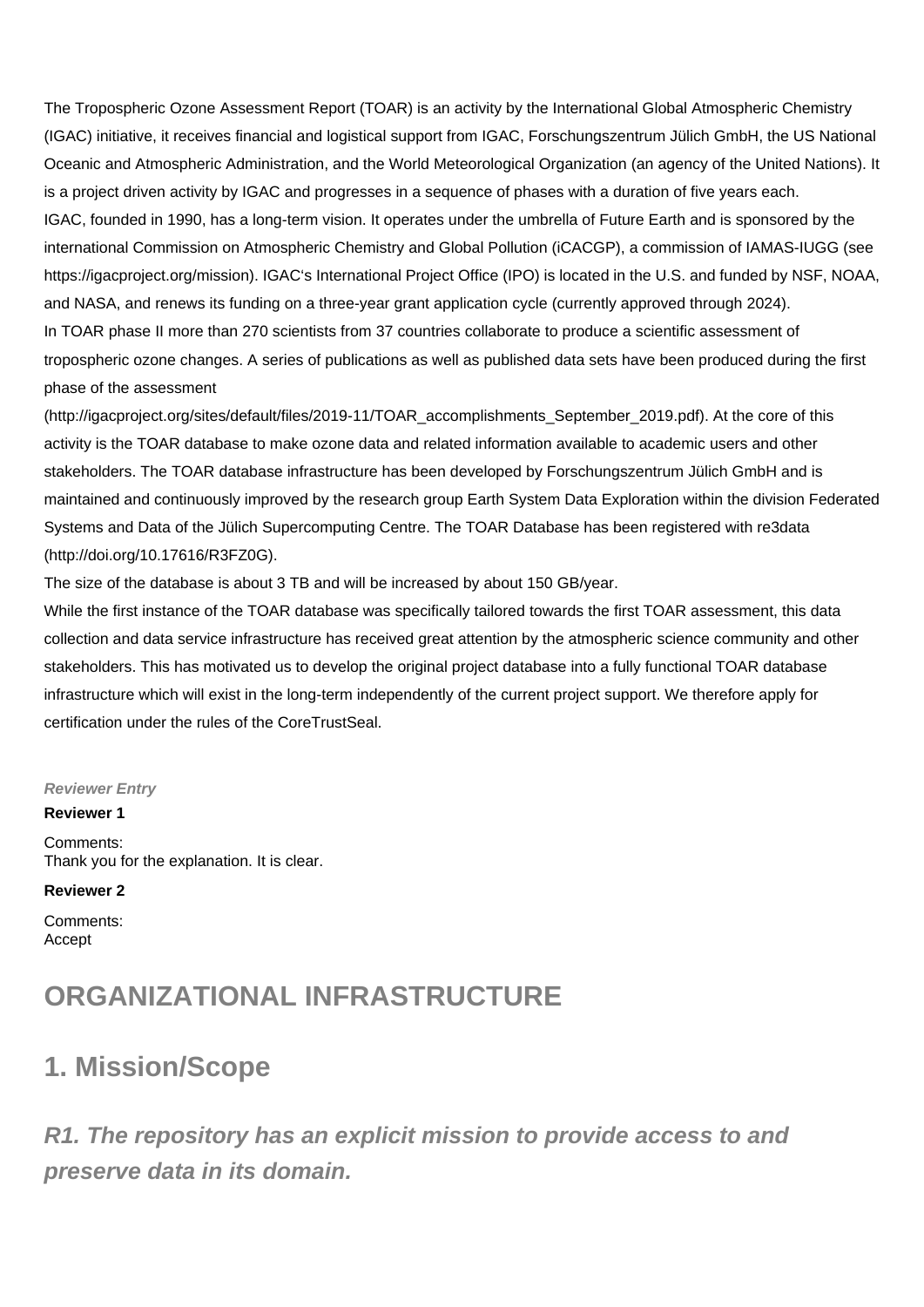### **Compliance Level:**

### 3 – The repository is in the implementation phase

#### **Reviewer Entry**

#### **Reviewer 1**

Comments: 3 – The repository is in the implementation phase agree

### **Reviewer 2**

Comments: 3 – The repository is in the implementation phase Accept

### **Response:**

The mandate for operating the TOAR Database Infrastructure is given by the TOAR phase II activity of IGAC. Its mission is to act as the central hub for data access in support of research assessing the impacts of ozone air pollution on human health, vegetation, and climate. Besides maintaining a data portal with links to ozone data sets from research organisations all over the world, we operate a database of harmonised surface ozone measurements and related data. This is one of the largest collections of quality controlled air pollution measurements in the world. All data in the database are easily accessible through open, freely available and well documented web services. The TOAR data team is committed to the FAIR principles and aims to achieve the highest standards with respect to data curation, archival, and re-use (see [https://toar-data.fz-juelich.de/\)](https://toar-data.fz-juelich.de/).

The Jülich Supercomputing Centre (JSC) at Forschungszentrum Jülich has accepted the responsibility for this repository and is committed to its long-term operation. JSC has been operating the first German supercomputing centre since 1987. Data management is an important part of it. About 250 experts and contacts for all aspects of supercomputing and simulation sciences work in JSC. JSC is part of the large-scale national research facility, Forschungszentrum Jülich GmbH, which is part of the Helmholtz Association of German Research Centres. In May 2020 the director of JSC signed a letter to guarantee the operation of the TOAR Database Infrastructure for at least 10 years.

### **Reviewer Entry**

#### **Reviewer 1**

Comments: clear and accepted

### **Reviewer 2**

Comments: Accept

## **2. Licenses**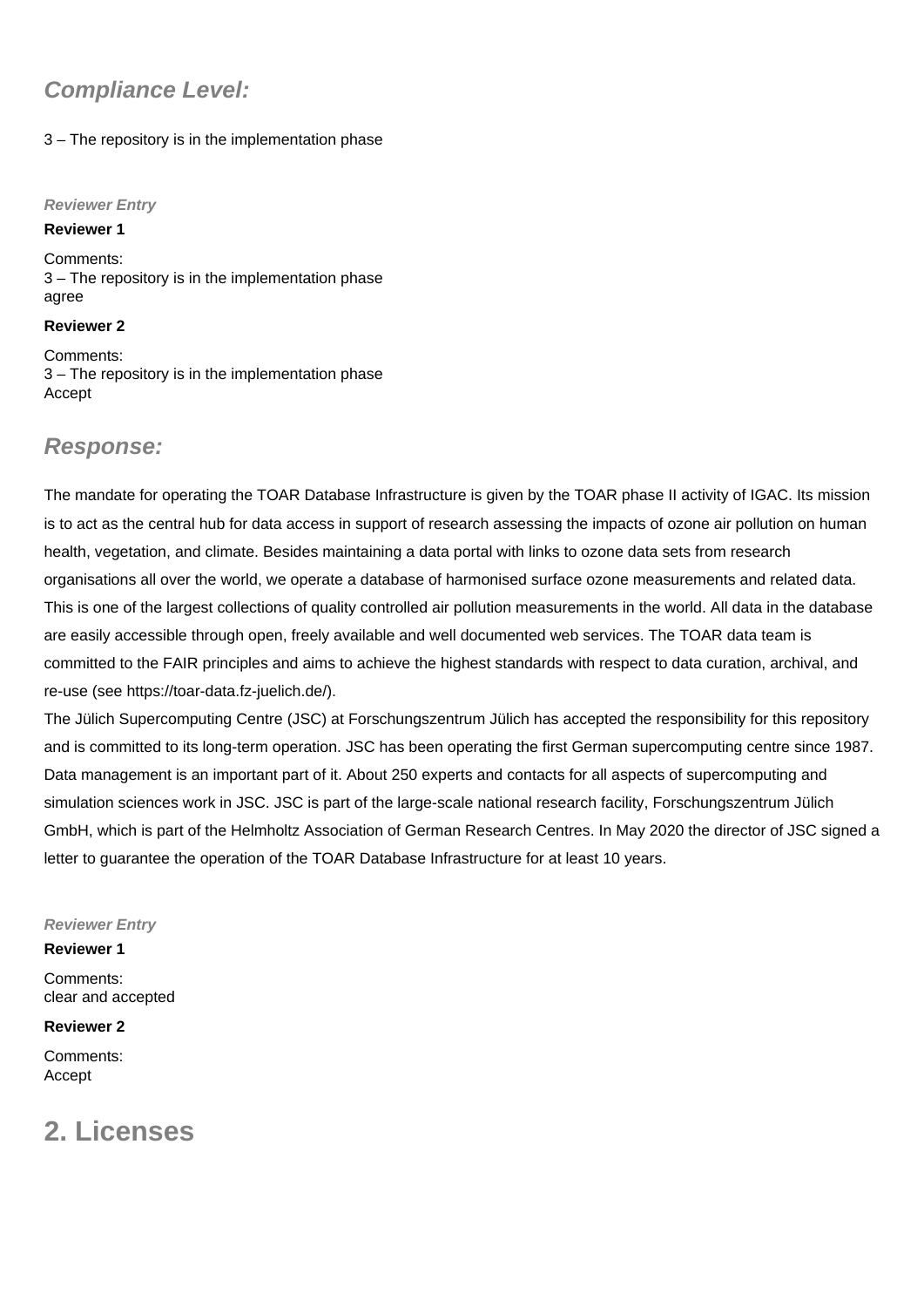## **R2. The repository maintains all applicable licenses covering data access and use and monitors compliance.**

### **Compliance Level:**

4 – The guideline has been fully implemented in the repository

### **Reviewer Entry**

### **Reviewer 1**

Comments: 4 – The guideline has been fully implemented in the repository agree

### **Reviewer 2**

Comments: 4 – The guideline has been fully implemented in the repository Accept

### **Response:**

All data in the TOAR version 2 database is publicly accessible under Creative Commons License (CC BY 4.0) "Attribution". TOAR makes use of open data only and provides attribution information with the queried data. The data policy is available at<https://toar-data.fz-juelich.de/footer/terms-of-use.html.>There is no monitoring of compliance.

### **Reviewer Entry**

**Reviewer 1** Comments: clear and accepted

### **Reviewer 2**

Comments: Accept

## **3. Continuity of access**

**R3. The repository has a continuity plan to ensure ongoing access to and preservation of its holdings.**

### **Compliance Level:**

3 – The repository is in the implementation phase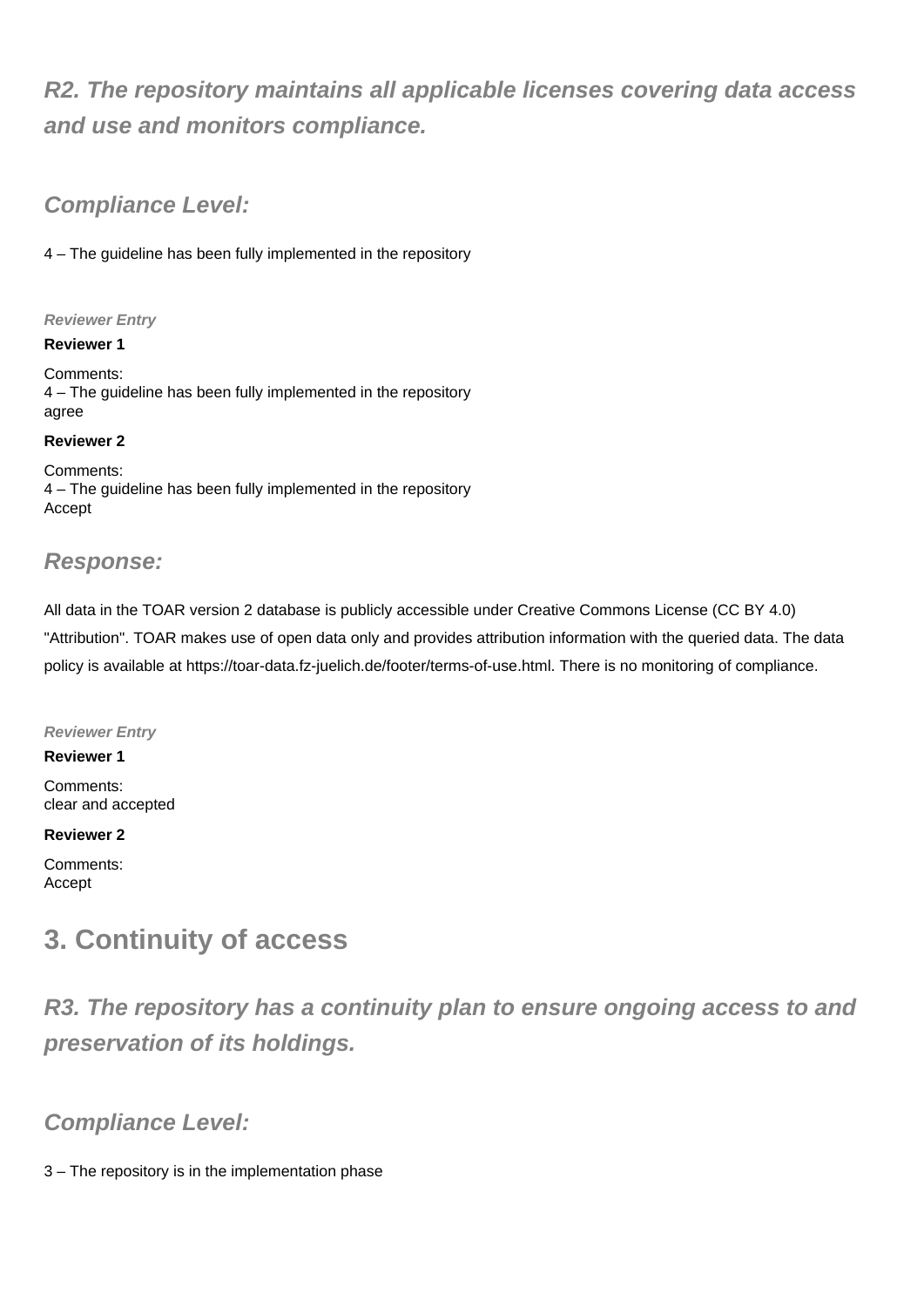### **Reviewer Entry**

### **Reviewer 1**

Comments: 3 – The repository is in the implementation phase agree

### **Reviewer 2**

Comments: 3 – The repository is in the implementation phase Accept

### **Response:**

The TOAR Database Infrastructure is hosted by the Division Federated Systems and Data of the Jülich Supercomputing Centre at the Forschungszentrum Jülich GmbH. Every five to seven years the Forschungszentrum Jülich applies for its base funding for the next period in the so called Program-oriented Funding (PoF,

<https://www.helmholtz.de/en/research/program-oriented-funding/>) process. The current program (the program period is 2021-2027) contains Earth System Science with the research group Earth System Data Exploration and the TOAR activity as integral part. That gives the funding for continued operation.

The long-term plans to ensure continued operation are to apply for further funding in the next PoF period. This will depend on the strategic plans of the JSC and Forschungszentrum Jülich and on the future of the TOAR-II activity. If at some point the operation of the TOAR database infrastructure will terminate, we will seek partners in the community to take over with due preparation time. We are optimistic to find a partner from the Earth System Science to take over the TOAR Database Infrastructure in the unlikely event that Forschungszentrum Jülich cannot continue hosting it but we cannot give any guarantee. For enabling another institution to take over hosting and operating the TOAR database infrastructure, all software and data as well as the documentation are designed as open source and open data (see [https://toar-data.fz-juelich.de/documentation/TOAR\\_TG\\_Vol01\\_Infrastructure.pdf,](https://toar-data.fz-juelich.de/documentation/TOAR_TG_Vol01_Infrastructure.pdf,)

.../TOAR\_TG\_Vol02\_Data\_Processing.pdf, and the TOAR gitlab repository at

[https://gitlab.jsc.fz-juelich.de/esde/toar-data\)](https://gitlab.jsc.fz-juelich.de/esde/toar-data).

In our current effort, JSC will do everything possible to secure the TOAR database and its data for at least 10 years in a long-term archival system. The director of JSC guarantees the technical conditions for the continuous access to the TOAR database.

### **Reviewer Entry**

### **Reviewer 1**

Comments: clear and accepted

### **Reviewer 2**

Comments:

Compliance level 3 because there is now public continuity plan and because there is no formal written agreement between the repository and another organization that would guarantee taking over in the case of discontinuity.

## **4. Confidentiality/Ethics**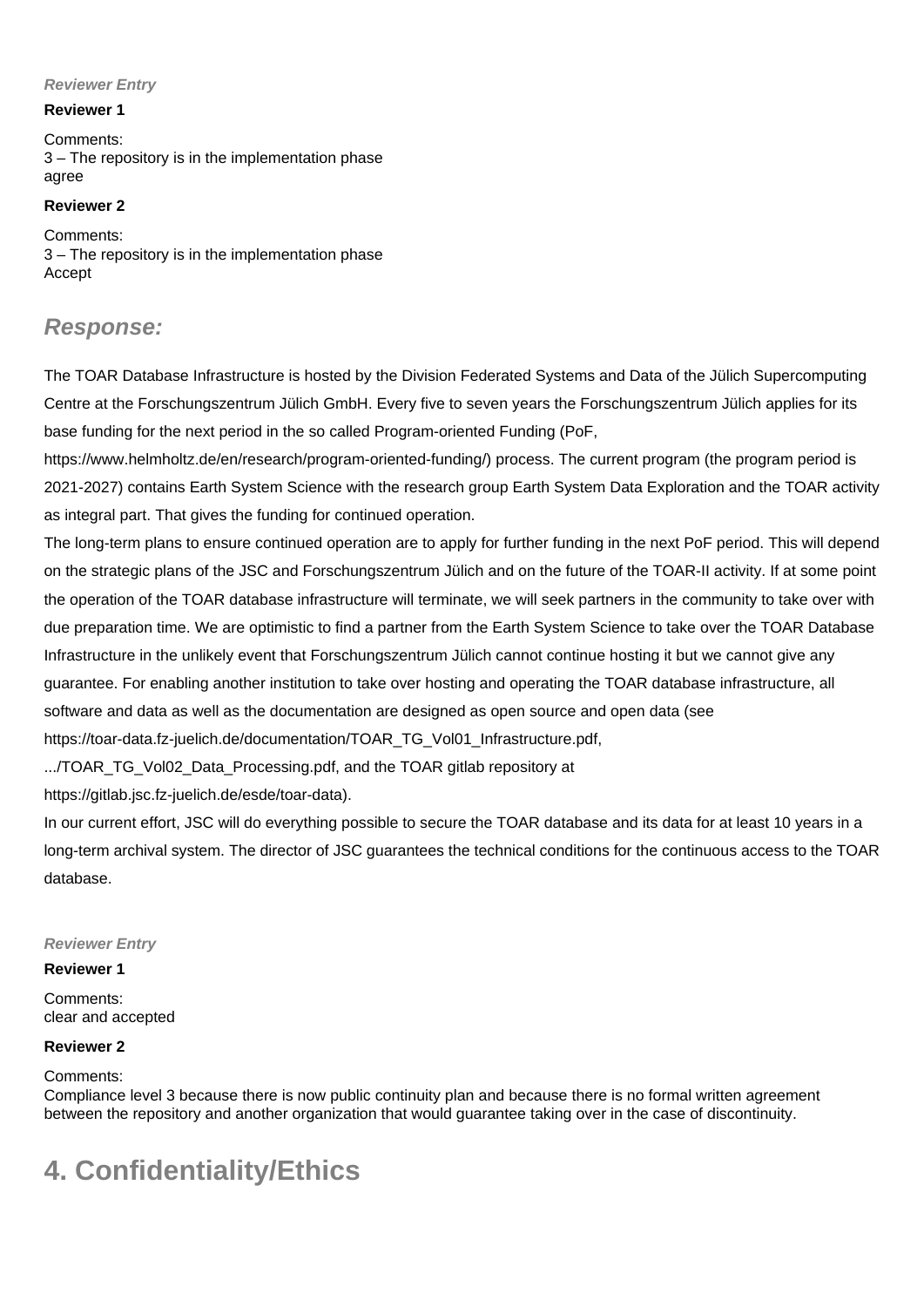**R4. The repository ensures, to the extent possible, that data are created, curated, accessed, and used in compliance with disciplinary and ethical norms.**

### **Compliance Level:**

4 – The guideline has been fully implemented in the repository

### **Reviewer Entry**

**Reviewer 1**

Comments: 4 – The guideline has been fully implemented in the repository agree

### **Reviewer 2**

Comments: 4 – The guideline has been fully implemented in the repository Accept

### **Response:**

The TOAR Database does not host sensitive personal data nor any other delicate or confidential data ([https://toar-data.fz-juelich.de/footer/terms-of-use.html\)](https://toar-data.fz-juelich.de/footer/terms-of-use.html). The infrastructure supports the data producers to comply with rules of good scientific practice as called for by the WDS Data Policy, DFG (German Research Foundation), HGF (Helmholtz Association) and others.

There are no ethical or legal issues involved in air quality and meteorological data except ownership. As we establish direct communication with all data providers, we make sure that they provide only data to the TOAR database that they are entitled to pass on (see section 2.1 of

[https://toar-data.fz-juelich.de/documentation/TOAR\\_UG\\_Vol05\\_Data\\_Submission\\_Guide.pdf;](https://toar-data.fz-juelich.de/documentation/TOAR_UG_Vol05_Data_Submission_Guide.pdf;) section 2 of [https://toar-data.fz-juelich.de/documentation/TOAR\\_TG\\_Vol02\\_Data\\_Processing.pdf](https://toar-data.fz-juelich.de/documentation/TOAR_TG_Vol02_Data_Processing.pdf)).

Before a data publication, the proper attribution of roles (according to ISO19115 and DataCite) is discussed with the provider. In the case of OpenAQ, which itself is a data collector, all data they provide, to the best of their knowledge, has been made available for free redistribution and use throughout the world (see <https://github.com/openaq/openaq-info/blob/master/DATA-POLICY.md>).

**Reviewer Entry**

**Reviewer 1**

Comments: clear and accepted

**Reviewer 2**

Comments: Accept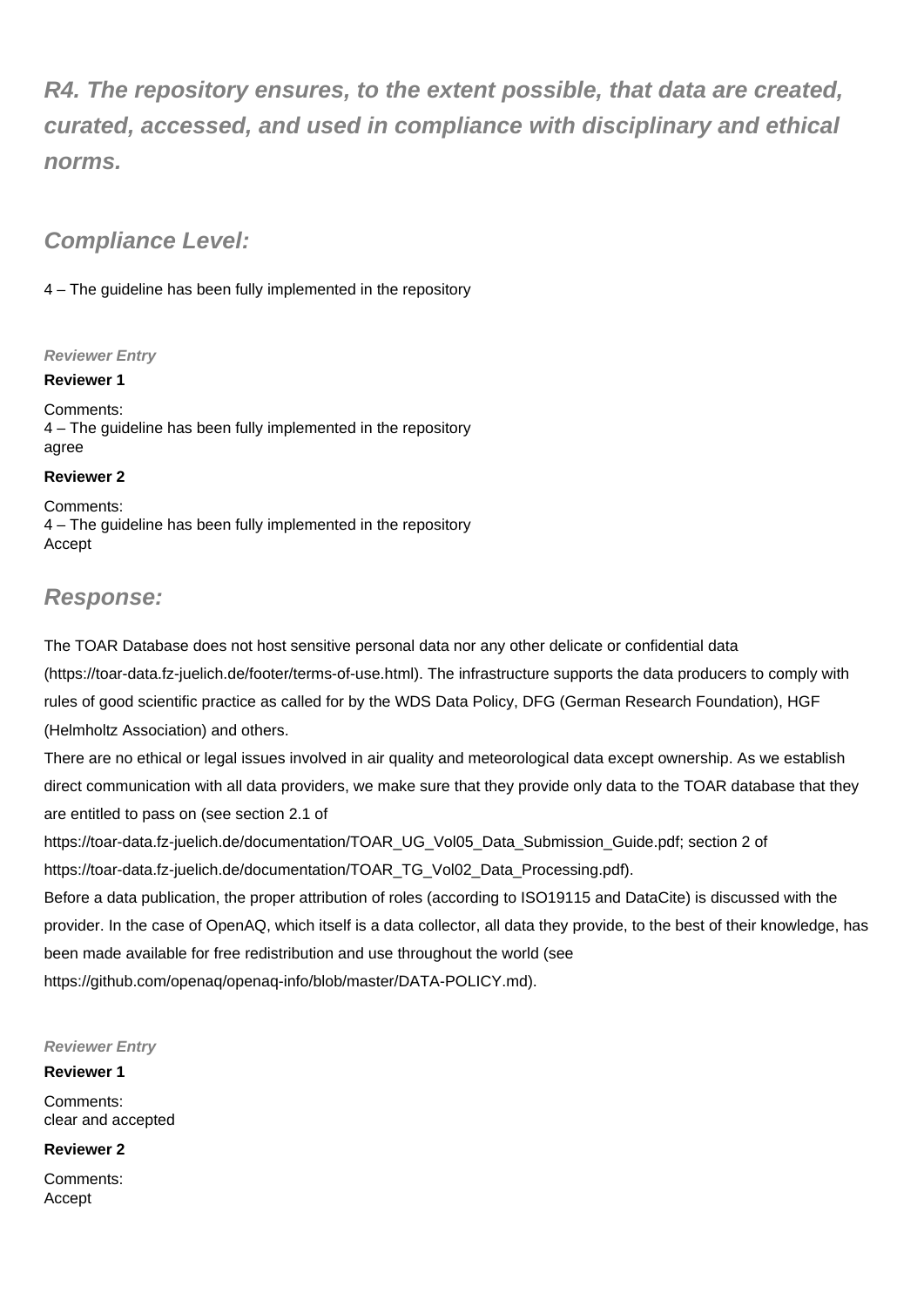## **5. Organizational infrastructure**

**R5. The repository has adequate funding and sufficient numbers of qualified staff managed through a clear system of governance to effectively carry out the mission.**

### **Compliance Level:**

4 – The guideline has been fully implemented in the repository

### **Reviewer Entry**

### **Reviewer 1**

Comments: 4 – The guideline has been fully implemented in the repository agree

### **Reviewer 2**

Comments: 4 – The guideline has been fully implemented in the repository Accept

### **Response:**

The TOAR Database Infrastructure is hosted by Forschungszentrum Jülich GmbH, a governmental research institute which is funded by the Federal Republic of Germany and the State of North Rhine-Westphalia. Every seven years the strategic research policy is adapted when applying for base funding in the PoF process described in R3. With this funding and third-party funding (about 40% of total budget) for research projects the experienced staff can be kept and new staff trained to the needs. The Tropospheric Ozone Assessment Report (TOAR) is an activity sponsored by the International Global Atmospheric Chemistry (IGAC) initiative. About five Full Time Employees develop and maintain the TOAR Database Infrastructure. With the in kind hosting of the TOAR Database Infrastructure by the Jülich Supercomputing Centre the TOAR Database as integral part of it has robust funding commitments.

About 250 experts and contacts for all aspects of supercomputing and simulation sciences work in JSC. Staff members regularly take part in training courses on, e.g., system administration, data management, programming or web security. As part of its company policy Forschungszentrum Jülich offers training programs as well as support for individual training (external classes). By career, the majority of the staff members come from computer science and physics. They take part in and make contributions to international conferences and some are involved in projects like Earth System Grid Federation (ESGF), Research Data Alliance (RDA), Helmholtz Data Federation (HDF), European Open Science Cloud (EOSC), European Network for Earth System Modelling (ENES) and Coupled Model Intercomparison Project (CMIP). The TOAR data infrastructure is governed by IGACS's TOAR-II activity and its steering committee. Advice and feedback is received from the user forum. In addition, Forschungszentrum Jülich carries out the operation of the TOAR Data Centre through JSC's division Federated Systems and Data (see Figure 1 of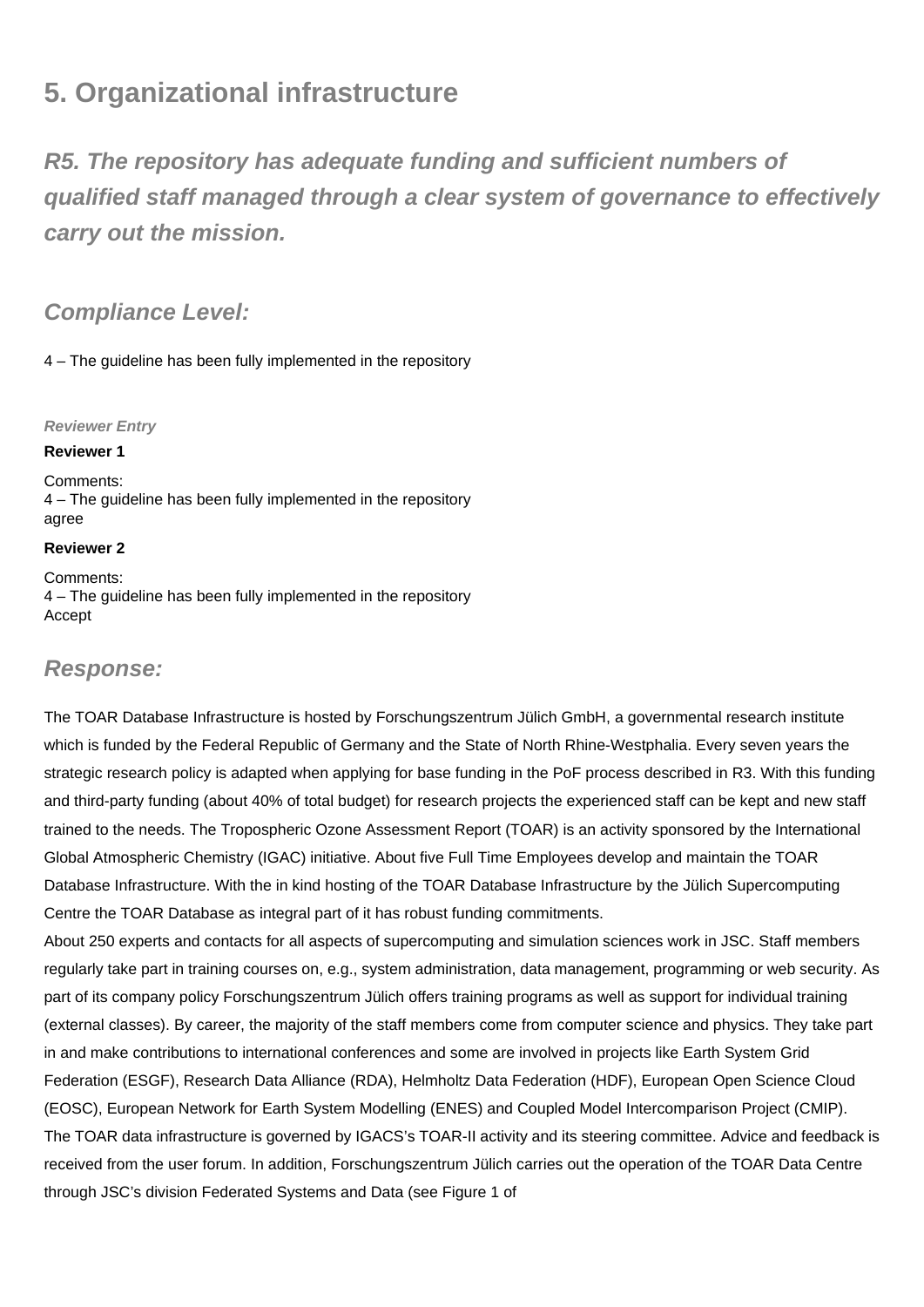[https://toar-data.fz-juelich.de/documentation/TOAR\\_TG\\_Vol01\\_Infrastructure.pdf](https://toar-data.fz-juelich.de/documentation/TOAR_TG_Vol01_Infrastructure.pdf) and section 'Governance and Procedural Documents' at [https://igacproject.org/activities/TOAR/TOAR-II\)](https://igacproject.org/activities/TOAR/TOAR-II).

**Reviewer Entry**

**Reviewer 1** Comments: clear and accepted

### **Reviewer 2**

Comments: Accept

## **6. Expert guidance**

**R6. The repository adopts mechanism(s) to secure ongoing expert guidance and feedback (either inhouse or external, including scientific guidance, if relevant).**

### **Compliance Level:**

4 – The guideline has been fully implemented in the repository

**Reviewer Entry**

### **Reviewer 1**

Comments: 4 – The guideline has been fully implemented in the repository agree

### **Reviewer 2**

Comments: 4 – The guideline has been fully implemented in the repository Accept

### **Response:**

The TOAR-II steering committee leads the entire Tropospheric Ozone Assessment Report activity and ensures that all developments within TOAR-II, including the TOAR database infrastructure, are in line with the scope and objectives of TOAR-II. Specific user feedback and user requests are gathered through the TOAR Data User Forum, which has no formal structure and membership. The steering committee and the user forum comprise experts from the discipline and some people with a data science background. The user forum convenes once a year and began its operation in January 2021 on day 2 of the TOAR-II Kick-Off Workshop [\(https://igacproject.org/activities/TOAR/TOAR-II\)](https://igacproject.org/activities/TOAR/TOAR-II).

The steering committee cooperates directly with the TOAR Data Infrastructure team to prioritize the advice and requests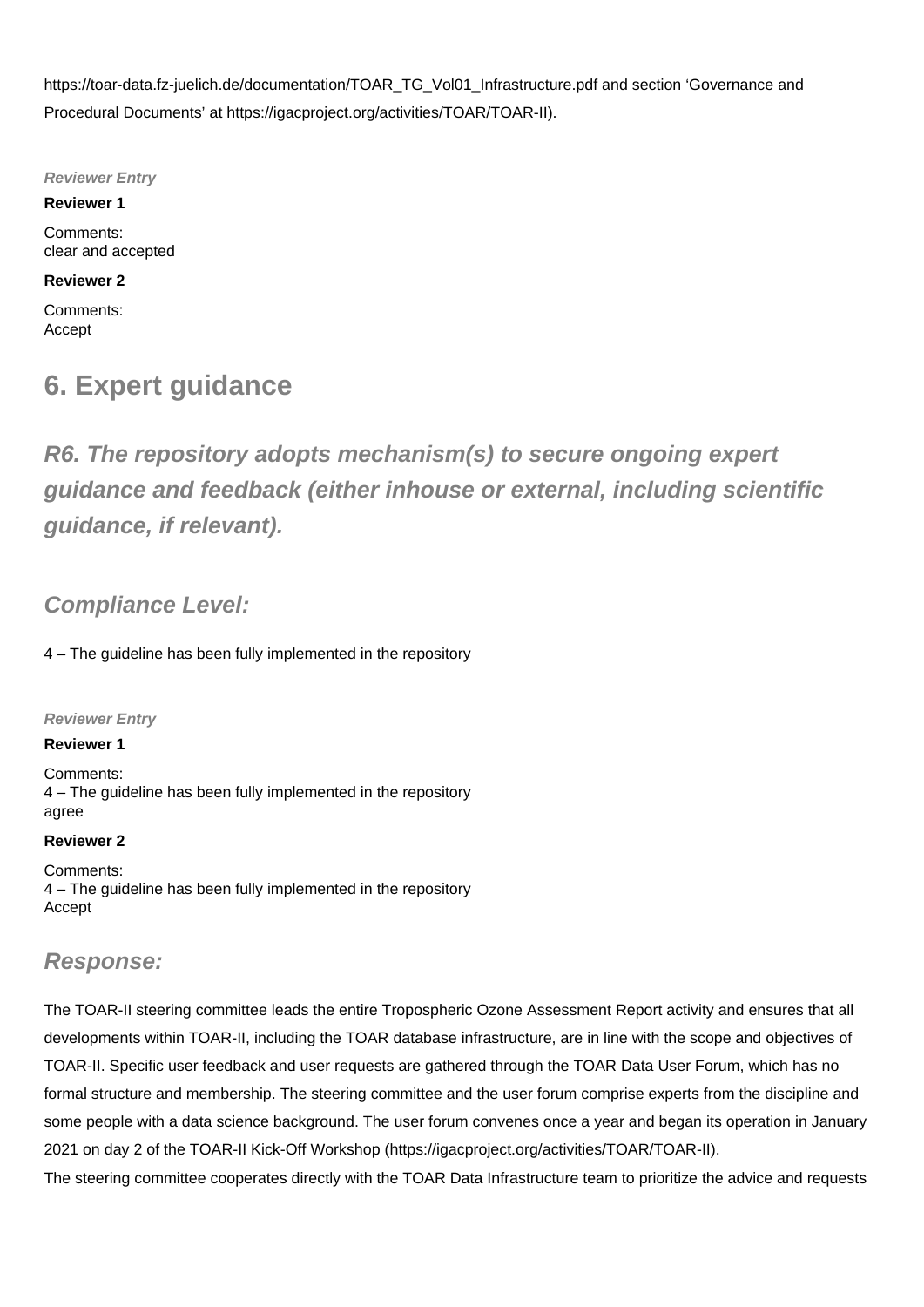from the User Forum. The TOAR Data Infrastructure team reports on data status and data usage and regularly prepares a summary of issues and a roadmap for further development. The communication is mostly done via e-mail and web meetings.

Further communication with data curation and data science experts happens on a regular basis due to the strong involvement of the Jülich Supercomputing Centre in European research data management activities (e.g. European Open Science Cloud). TOAR database infrastructure staff also attends relevant fora on open data and repository management, such as Research Data Alliance [\(https://www.rd-alliance.org/\)](https://www.rd-alliance.org/) and ENVironmental Research Infrastructure-FAIR (<https://envri.eu/home-envri-fair/>).

### **Reviewer Entry**

**Reviewer 1**

Comments: clear and accepted

### **Reviewer 2**

Comments: Accept

## **DIGITAL OBJECT MANAGEMENT**

## **7. Data integrity and authenticity**

**R7. The repository guarantees the integrity and authenticity of the data.**

### **Compliance Level:**

4 – The guideline has been fully implemented in the repository

**Reviewer Entry**

### **Reviewer 1**

Comments: 4 – The guideline has been fully implemented in the repository agree

### **Reviewer 2**

Comments: 4 – The guideline has been fully implemented in the repository Accept

**Response:**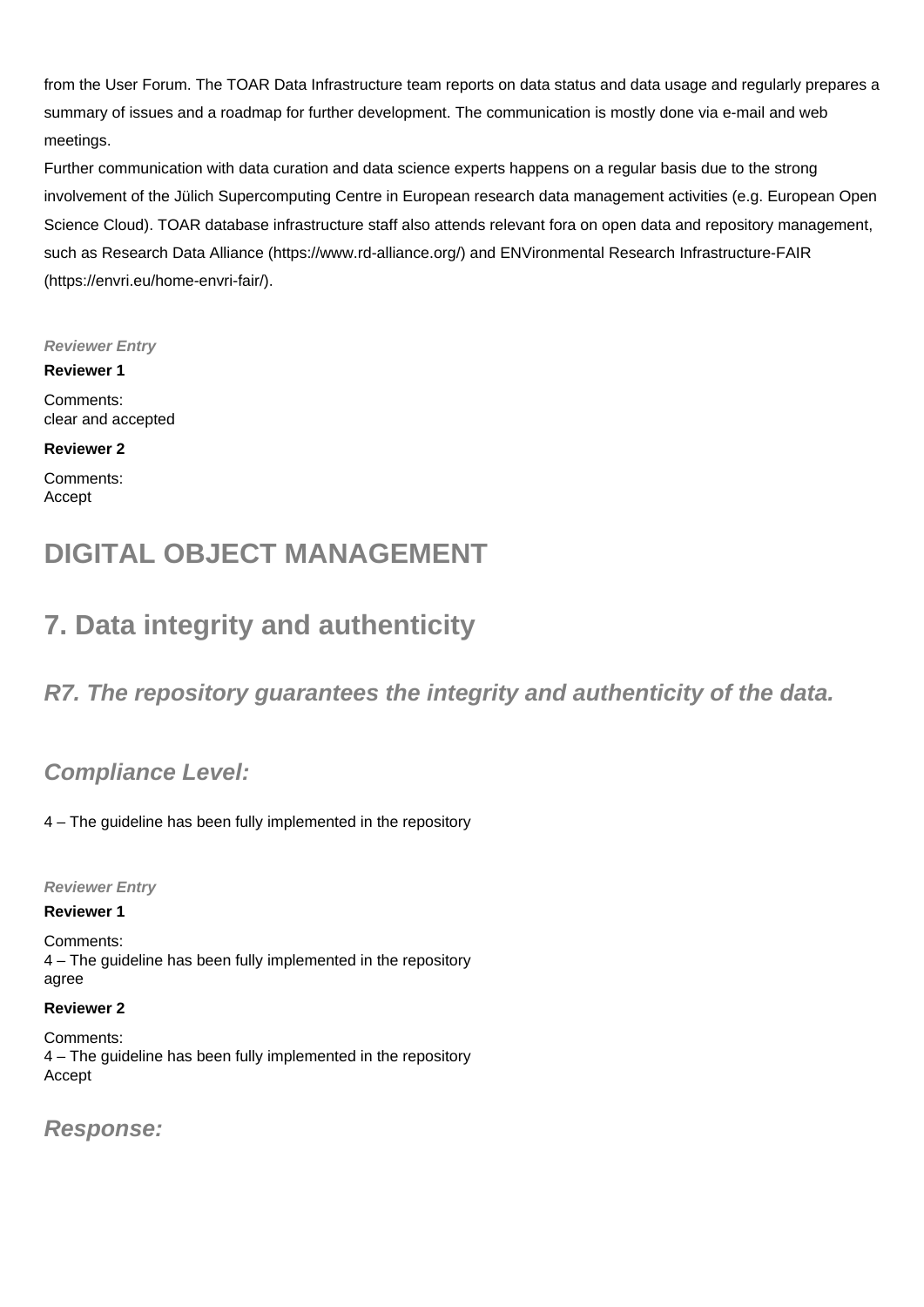The curation lifecycle starts with the data ingestion workflow. We have two categories of data sources, existing databases from larger networks which are harvested and data submissions from individuals or individual networks which are processed in a largely automated workflow (see

[https://toar-data.fz-juelich.de/documentation/TOAR\\_TG\\_Vol02\\_Data\\_Processing.pdf](https://toar-data.fz-juelich.de/documentation/TOAR_TG_Vol02_Data_Processing.pdf)).

Submitted data is stored as is before it is pre-processed and harmonized. In case of errors or questions direct feedback communication with the provider is established. Most changes done during the harmonization are kept in a text file with the data. Harvested data, for example in the format of database dumps, are treated with special versions of the pre-processing scripts. Before the data is published the data providers are given the opportunity to review the data and request corrections. All communication in this regard is archived.

Once inserted into the database all changes, for example due to recalibration on the provider side, occur with specific software tools and are logged in the database itself (see section 4.3 on provenance in

[https://toar-data.fz-juelich.de/documentation/TOAR\\_UG\\_Vol03\\_Database.pdf](https://toar-data.fz-juelich.de/documentation/TOAR_UG_Vol03_Database.pdf)). There is also a strict data versioning schema in place. Currently, there are no tools in place to directly compare different dataset versions. These will be developed as the need arises.

A snapshot of the database is produced and published whenever we freeze a certain state of the database for assessment purposes and at regular intervals. The integrity of these snapshots can be checked with MD5 checksums. The completeness of metadata in the sense of "complete description of the data" depends on the user community and specific use case. All metadata that are sent to us by providers are preserved and made available to users. Essential metadata, such as station location, variable name, and physical unit of the data, are always available - a dataset will not be ingested into the TOAR database and it will not be published without these metadata. The metadata is fully documented in the reference guide (see

[https://toar-data.fz-juelich.de/documentation/TOAR\\_UG\\_Vol05\\_data\\_submission\\_guide.pdf](https://toar-data.fz-juelich.de/documentation/TOAR_UG_Vol05_data_submission_guide.pdf)).

Due to the nature of the measurements, missing data values are common and cannot be avoided. Upon data extraction from the database it is possible to obtain statistics about the data completeness ("coverage") for a given period (see Table 6: Definition of metrics used in the TOAR analyses. of

[https://ucp.silverchair-cdn.com/ucp/content\\_public/journal/elementa/5/10.1525\\_elementa.244/3/elementa-5-244-s1.pdf](https://ucp.silverchair-cdn.com/ucp/content_public/journal/elementa/5/10.1525_elementa.244/3/elementa-5-244-s1.pdf)). For TOAR data publications, according to the DOI minting in B2SHARE, new versions of data publications from individually submitted data will result in a new publication record/version with a new DOI. In such cases, cross references between the dataset versions are maintained.

Where possible, ontologies from the ISO 19115 standard for geographic information

(<https://def.isotc211.org/ontologies/iso19115/>) and controlled vocabulary from the Climate and Forecasting (CF) Conventions [\(http://cfconventions.org/](http://cfconventions.org/)) are used. Further, we adopt terminology from other sources. By blending controlled vocabulary and ontologies with less constrained full text fields we are able to preserve any metadata supplied to us.

Provenance information are generated as metadata in the data management workflow and are subsequently maintained. These metadata are stored together with the data and made available to the users (see section 4.3 in [https://toar-data.fz-juelich.de/documentation/TOAR\\_UG\\_Vol03\\_Database.pdf](https://toar-data.fz-juelich.de/documentation/TOAR_UG_Vol03_Database.pdf)). All data depositors are personally known to the database maintainers or to members of the TOAR steering group. In rare cases where no previous contact existed we establish credibility of the data providers through questioning peers, for example in the IGAC community ([https://www.igac.org\)](https://www.igac.org) or one of the Scientific Advisory Groups of the Global Atmosphere Watch Programme of the World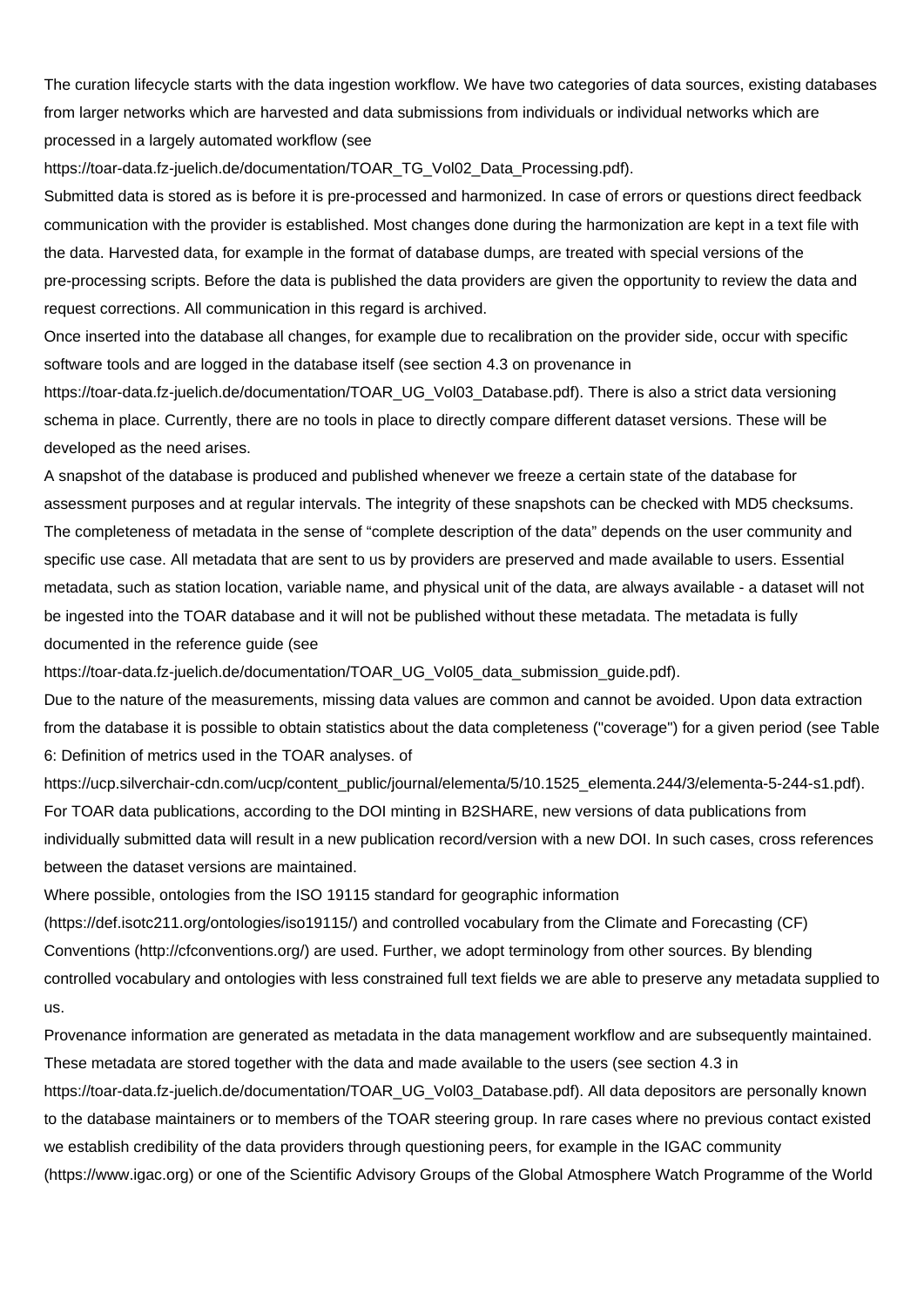Meteorological Organization ([https://public.wmo.int/en/programmes/global-atmosphere-watch-programme\)](https://public.wmo.int/en/programmes/global-atmosphere-watch-programme). Typically, new data providers will also come with peer reviewed journal articles describing their datasets. For data collected from other large air quality measurement archives the provenance information contains the original data

**Reviewer Entry**

source. Links to external metadata are not provided.

**Reviewer 1**

Comments: clear and accepted

### **Reviewer 2**

Comments: Accept

## **8. Appraisal**

**R8. The repository accepts data and metadata based on defined criteria to ensure relevance and understandability for data users.**

### **Compliance Level:**

4 – The guideline has been fully implemented in the repository

### **Reviewer Entry**

**Reviewer 1**

Comments: 4 – The guideline has been fully implemented in the repository agree

### **Reviewer 2**

Comments: 4 – The guideline has been fully implemented in the repository Accept

### **Response:**

The scope of the TOAR database infrastructure's data collection effort has been decided in consultation with the TOAR-II steering committee (see Governance section of <https://igacproject.org/activities/TOAR/TOAR-II>) and is well defined through its mission to support the Tropospheric Ozone Assessment Report with global surface observations of air pollutants and related meteorological variables.

The TOAR database infrastructure staff will reject submissions of data which do not fall in the scope of the database. If in doubt, consultation with the TOAR-II steering committee will be sought.

[https://toar-data.fz-juelich.de/documentation/TOAR\\_UG\\_Vol05\\_Data\\_Submission\\_Guide.pdf](https://toar-data.fz-juelich.de/documentation/TOAR_UG_Vol05_Data_Submission_Guide.pdf) contains a format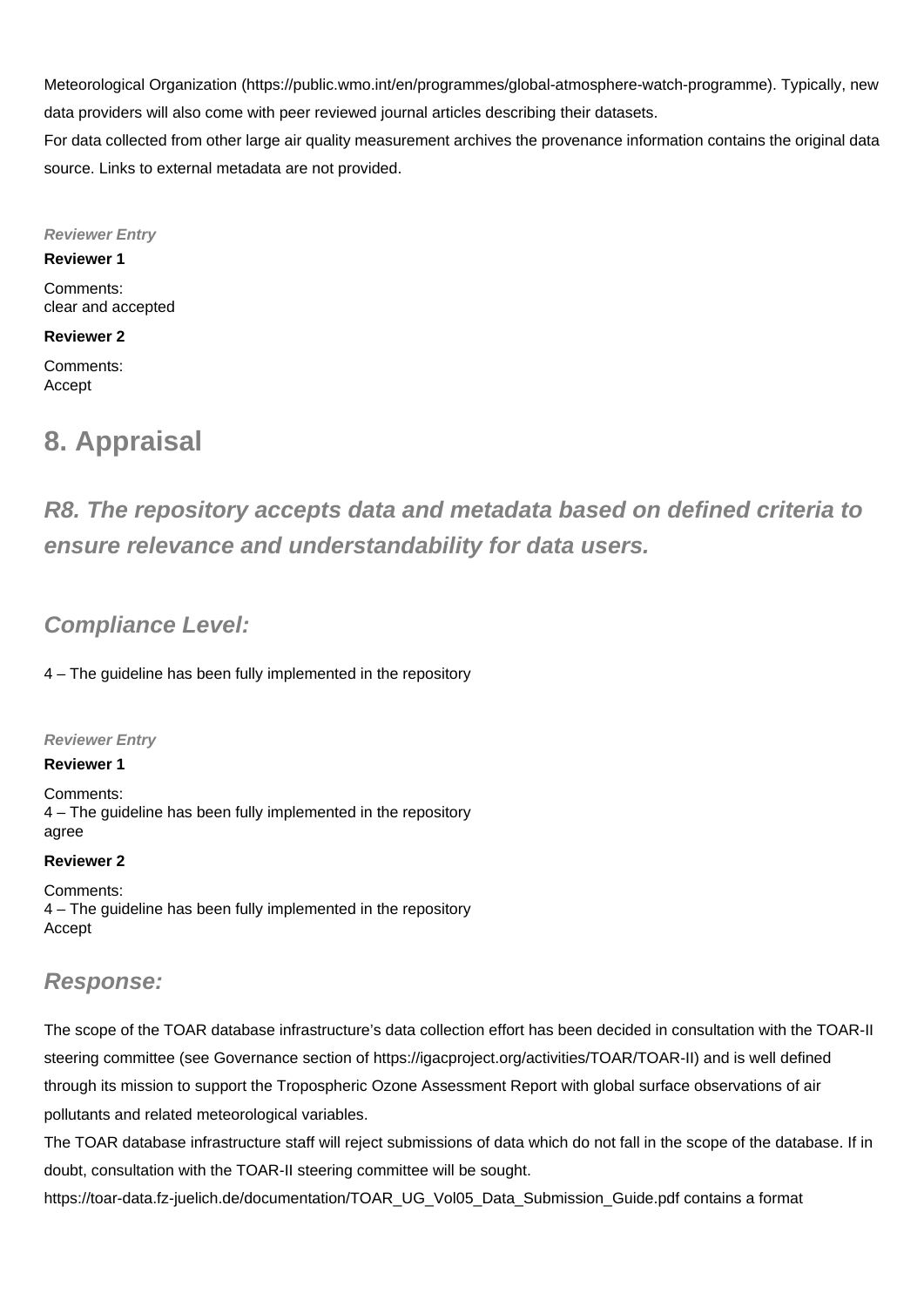description for data submissions and a comprehensive checklist that helps data providers to verify and organize their data and metadata submissions. The first screening for completeness of data and metadata is done manually. We communicate directly with data providers to ensure completeness and correctness of metadata and data. The validation procedures for submitted as well as harvested data are described in R11 and include automated quality screening of metadata and data.

Deviations from the TOAR data format are handled gracefully: where possible, automated corrections are applied as part of the data harmonization step (see

[https://toar-data.fz-juelich.de/documentation/TOAR\\_TG\\_Vol02\\_Data\\_Processing.pdf](https://toar-data.fz-juelich.de/documentation/TOAR_TG_Vol02_Data_Processing.pdf)). We also accept database dumps or other formats from data providers, who send us large volume data.

We work together with the data providers to ensure utmost completeness and correctness of the metadata. Especially in case of data providers, who offer large data volumes, we have defined specific metadata and data mapping procedures, so that all metadata in the TOAR database are harmonized. All of these procedures are automated to the extent possible (see [https://toar-data.fz-juelich.de/documentation/TOAR\\_TG\\_Vol02\\_Data\\_Processing.pdf\)](https://toar-data.fz-juelich.de/documentation/TOAR_TG_Vol02_Data_Processing.pdf) and made available through a git repository (<https://gitlab.jsc.fz-juelich.de/esde/toar-data>).

Currently there is no policy for removing data from the TOAR database and we don't expect that this will be necessary. The only items with a DOI are data publications from data providers who submitted their data to us. These data sets are published with an external provider (B2SHARE instance at Jülich Supercomputing Centre). In case changes are made to such a data set the updated data set is published and the DOI received in return is stored with that version of the data in the TOAR database.

#### **Reviewer Entry**

#### **Reviewer 1**

Comments: clear

### **Reviewer 2**

Comments: Accept

### **9. Documented storage procedures**

**R9. The repository applies documented processes and procedures in managing archival storage of the data.**

### **Compliance Level:**

4 – The guideline has been fully implemented in the repository

**Reviewer Entry**

**Reviewer 1**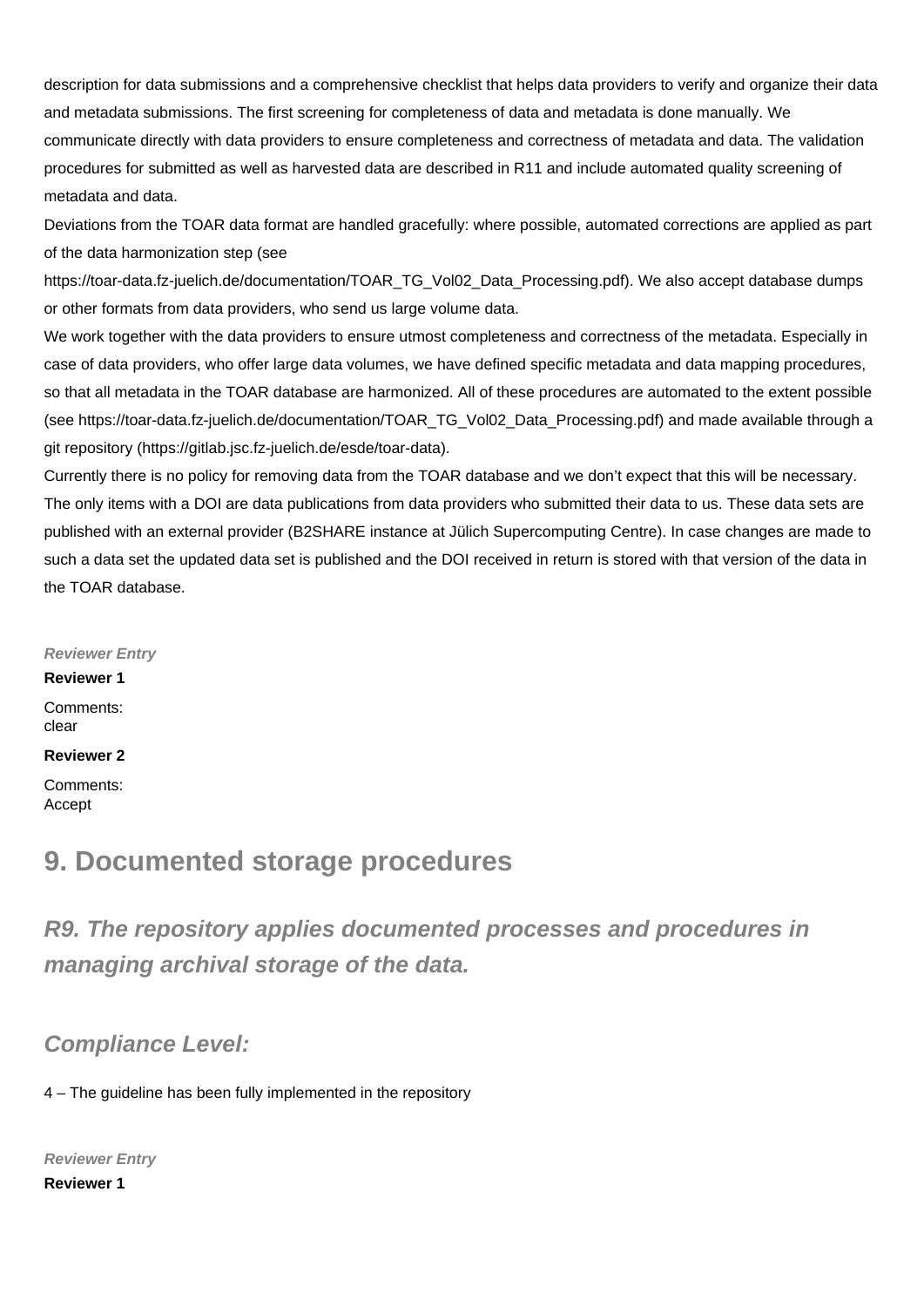Comments: 4 – The guideline has been fully implemented in the repository agree

### **Reviewer 2**

Comments: 4 – The guideline has been fully implemented in the repository Accept

### **Response:**

All storage systems used are located at the JSC with the exception of the backup copy which resides at the RWTH Aachen University. The storage facilities of the TOAR database infrastructure are managed by professional staff at JSC. There are dedicated contact persons for all hardware and operating system issues.

The TOAR database is regularly secured using a combination of full backups and write ahead logs (see [https://toar-data.fz-juelich.de/documentation/TOAR\\_TG\\_Vol01\\_Infrastructure.pdf](https://toar-data.fz-juelich.de/documentation/TOAR_TG_Vol01_Infrastructure.pdf)). Multiple and physically separated copies of these dumps including checksums are stored in Jülich and are mirrored at RWTH Aachen University. The storage strategy has been developed in collaboration with the experienced HPC system administrators at JSC and follow standard risk management strategies for scientific computing centres. Risk assessments are regularly performed (refer to section 4 of [https://toar-data.fz-juelich.de/documentation/TOAR\\_TG\\_Vol01\\_Infrastructure.pdf\)](https://toar-data.fz-juelich.de/documentation/TOAR_TG_Vol01_Infrastructure.pdf). The TOAR data infrastructure team regularly discusses possible risks and their potential implications and will adapt the data storage procedures accordingly so that these risks are minimized.

At JSC all storage resources are under active support with appropriate support contracts in place. For rotating disks, devices exhibiting errors are replaced. The redundancy levels of the systems allow to tolerate more than one disk failure without implications on the data integrity and availability. Tape media are replaced on a regular basis whose cadence is determined by data growth and technology availability. The health, functionality and performance of all storage resources are actively monitored by a dedicated team of operators.

**Reviewer Entry**

Comments: clear and accepted

**Reviewer 2**

**Reviewer 1**

Comments: Accept

## **10. Preservation plan**

**R10. The repository assumes responsibility for long-term preservation and manages this function in a planned and documented way.**

**Compliance Level:**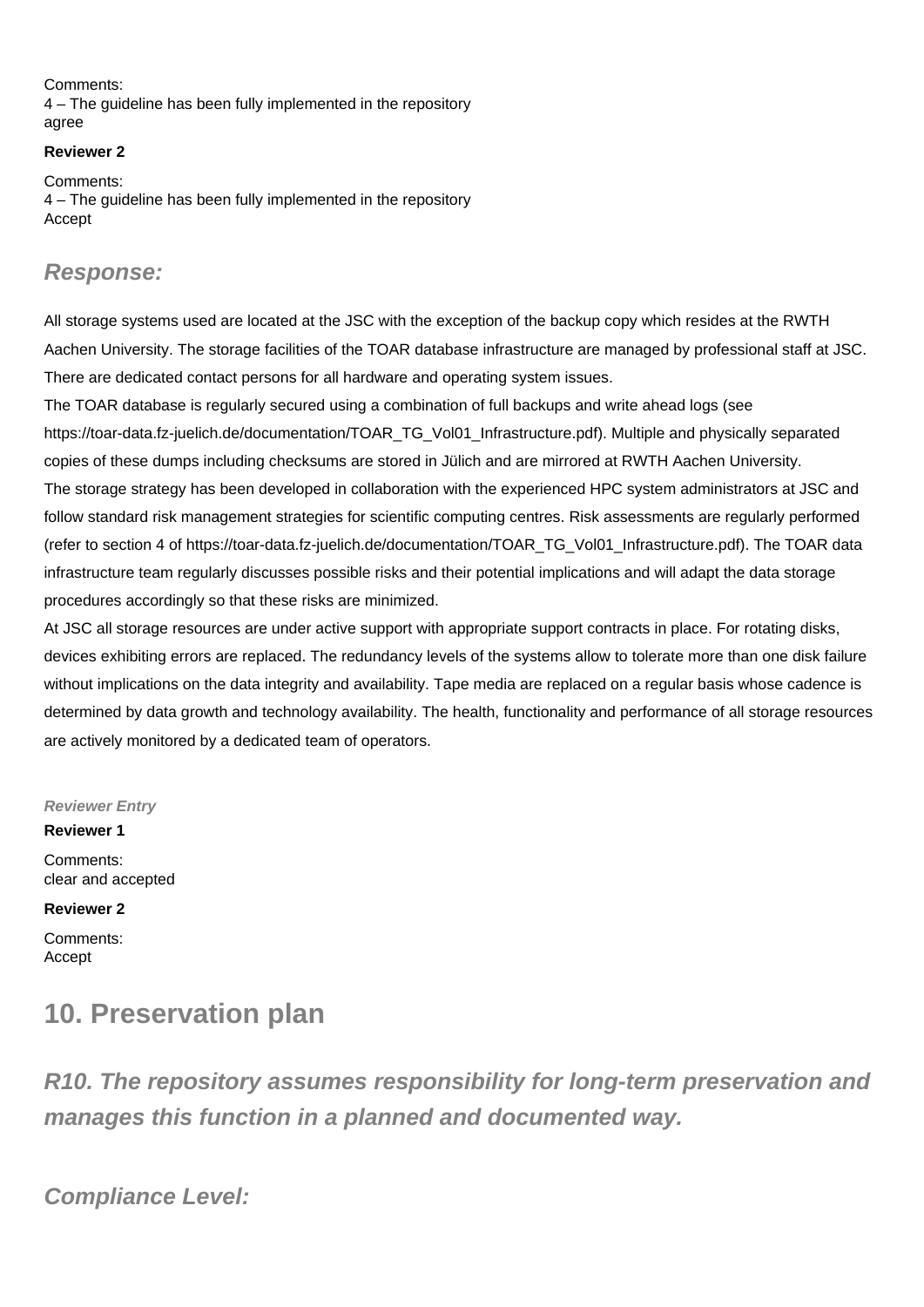#### 4 – The guideline has been fully implemented in the repository

#### **Reviewer Entry**

#### **Reviewer 1**

Comments: 4 – The guideline has been fully implemented in the repository agree

#### **Reviewer 2**

Comments: 4 – The guideline has been fully implemented in the repository Accept

### **Response:**

The procedures for TOAR data preservation and the long-term data archival strategy are described in section 3 of [https://toar-data.fz-juelich.de/documentation/TOAR\\_TG\\_Vol01\\_Infrastructure.pdf.](https://toar-data.fz-juelich.de/documentation/TOAR_TG_Vol01_Infrastructure.pdf.) We distinguish two elements of data preservation here:

(i) data preservation during the lifetime of the TOAR initiative and the operation of the TOAR database infrastructure, (ii) data preservation beyond the operation of the TOAR data centre at JSC.

#### The steps taken are

• The operation of the TOAR database infrastructure and its data services including curation, quality control etc.) is presently secured until the end of 2027 (end of current PoF period). Since JSC has a long-term strategic mission to develop the "data centre of the future", there is very little risk that funding of the TOAR database infrastructure operation will not be covered by the subsequent PoF period. In the worst case scenario, we will take measures to at least ensure the availability of data in archived form (e.g. TOAR database dumps) and we will seek out another institution to become the new host for the TOAR data centre. There is a commitment by the director of JSC to ensure that at least one copy of all TOAR data is kept and made available to the user community until May 2030.

• While in operation the availability of TOAR data is ensured through the backup and archival strategy (see R9). Backup copies are preserved across system changes and actively copied when new hardware replaces existing systems. The consistency and functionality of these copies will be tested when changes occur.

• The database infrastructure and its services will be regularly updated and migrations will be performed as necessary. This will ensure that TOAR data remain discoverable (see R13), accessible and (re)usable (see R14). Beyond the TOAR database infrastructure operations we must rely on backward compatibility of the employed file formats, i.e. PostgreSQL database dumps, csv, and netCDF files.

• The long-term preservation of the TOAR database content is achieved through providing open access to regular database dumps on a data publication service with DOI together with the TOAR database software on gitlab. This ensures longevity of the data even beyond any possible termination of the TOAR activity. While in operation, the database software will be regularly updated to keep up with technology development and any potential changes of data formats will be implemented.

• Regular user forums and user interaction allow to foresee specific format and data aggregation requests. They ensure that code development can be planned early and prevent file formats from becoming obsolete. Data are not stored as files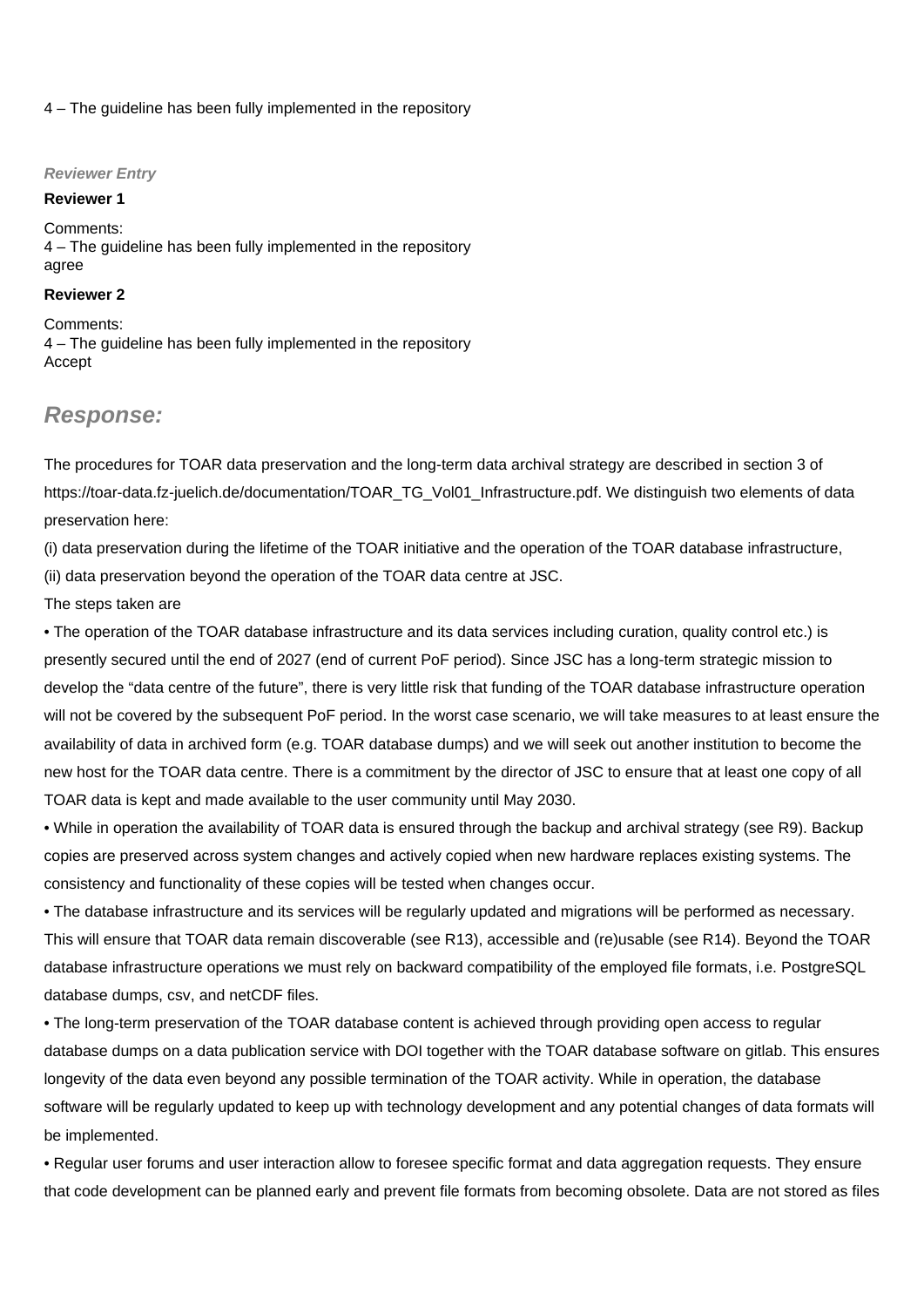but in a database, i.e. conversion tools for outputting data in various formats can easily be made available. Durable and widely accepted standard file formats have been chosen for the database (see section 4.1 of [https://toar-data.fz-juelich.de/documentation/TOAR\\_TG\\_Vol01\\_Infrastructure.pdf](https://toar-data.fz-juelich.de/documentation/TOAR_TG_Vol01_Infrastructure.pdf)). • The TOAR database infrastructure team has defined clear responsibilities for each of the procedures outlined above (see author list of [https://toar-data.fz-juelich.de/documentation/TOAR\\_TG\\_Vol01\\_Infrastructure.pdf\)](https://toar-data.fz-juelich.de/documentation/TOAR_TG_Vol01_Infrastructure.pdf). The data providers (depositors) have no formal contract with the TOAR database infrastructure but all aspects of long-term preservation that are relevant for the depositors are described in [https://toar-data.fz-juelich.de/documentation/TOAR\\_TG\\_Vol02\\_Data\\_Processing.pdf](https://toar-data.fz-juelich.de/documentation/TOAR_TG_Vol02_Data_Processing.pdf) and [https://toar-data.fz-juelich.de/documentation/TOAR\\_TG\\_Vol01\\_Infrastructure.pdf.](https://toar-data.fz-juelich.de/documentation/TOAR_TG_Vol01_Infrastructure.pdf.) As we require all data providers to agree on having their data published under a CC-BY 4.0 license it is ensured that the repository has the rights to copy, transform, and store the data and make it accessible. A mapping of the TOAR database infrastructure to OAIS terms is provided in

[https://toar-data.fz-juelich.de/documentation/TOAR\\_TG\\_Vol03\\_OAIS\\_Mapping.pdf.](https://toar-data.fz-juelich.de/documentation/TOAR_TG_Vol03_OAIS_Mapping.pdf.)

### **Reviewer Entry**

### **Reviewer 1**

Comments: clear and accepted

### **Reviewer 2**

Comments: Accept

## **11. Data quality**

**R11. The repository has appropriate expertise to address technical data and metadata quality and ensures that sufficient information is available for end users to make quality-related evaluations.**

### **Compliance Level:**

4 – The guideline has been fully implemented in the repository

**Reviewer Entry**

### **Reviewer 1**

Comments: 4 – The guideline has been fully implemented in the repository agree

### **Reviewer 2**

Comments: 4 – The guideline has been fully implemented in the repository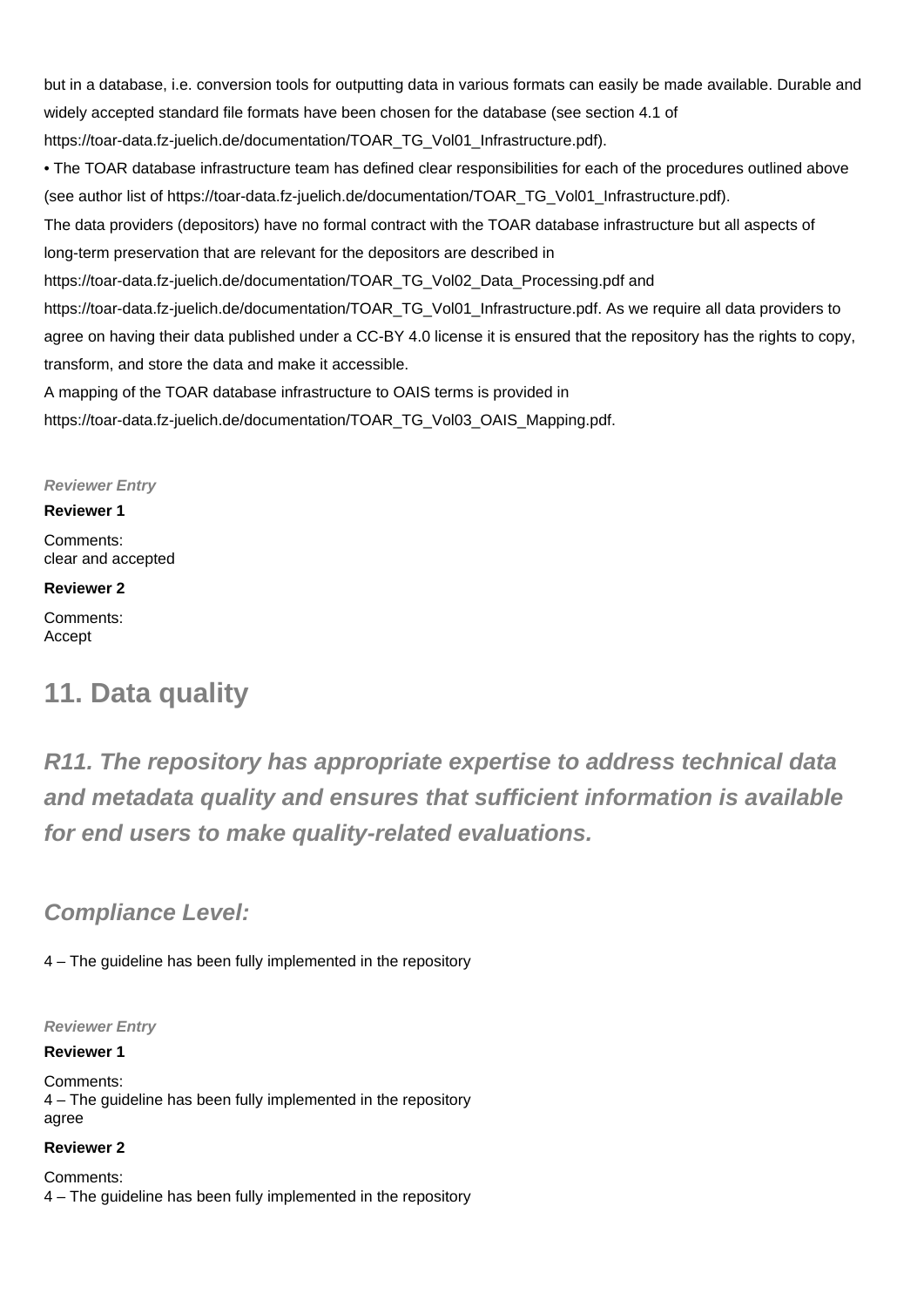Accept

### **Response:**

There does not exist any universal standard for assessing the quality of air pollution data. However, the TOAR Data Infrastructure is an integral part of the TOAR activity. This ensures that the necessary expertise to assess the quality of data and metadata is available.

The quality of data and metadata are checked for each data entry via a combination of automated and manual tools as described in [https://toar-data.fz-juelich.de/documentation/TOAR\\_TG\\_Vol02\\_Data\\_Processing.pdf.](https://toar-data.fz-juelich.de/documentation/TOAR_TG_Vol02_Data_Processing.pdf.) In case of individual time series submissions, a first manual inspection is followed by an automated workflow to check for metadata errors or inconsistencies and screen the data values for possible errors with the help of statistical methods. For bulk uploads the data are checked periodically by re-running the statistical tests. Metadata resulting from these bulk uploads is controlled on occasion, especially when the dataset for the next TOAR assessment is prepared. Users can report data and metadata issues at any time. Automated checks for compliance with controlled vocabulary are implemented. A strong element of quality control is the TOAR assessment itself, when scientists from the TOAR community exploit the entirety of observational datasets to provide an updated state of the science estimate of ozone's global distribution and trends relevant to climate, human health and vegetation [\(https://igacproject.org/activities/TOAR/TOAR-II\)](https://igacproject.org/activities/TOAR/TOAR-II).

Air quality monitoring is organized regionally. There is no authoritative global community of practice for air quality data. We mostly follow the comprehensive WIGOS metadata standard

([https://library.wmo.int/?lvl=notice\\_display&id=19925#.XvYToOfgphE](https://library.wmo.int/?lvl=notice_display&id=19925#.XvYToOfgphE)) of the World Meteorological Organisation which provides a rather complete description of stationary ground-based atmospheric measurements as we store them in the TOAR database.

Data with incomplete, erroneous or inconsistent metadata information or datasets with clear quality problems are not inserted into the TOAR database. In such cases we communicate with the data providers to remedy the issues. The TOAR web services provide a user feedback function to easily report any data or metadata issues. Furthermore, the TOAR User Forum discusses all aspects of the TOAR data and metadata including their quality and regularly provides feedback.

The TOAR database schema allows to store related works in the form of links or pdf copies. However, this feature has so far not been used by the user community.

#### **Reviewer Entry**

#### **Reviewer 1**

Comments: clear and accepted

### **Reviewer 2**

Comments: Accept

### **12. Workflows**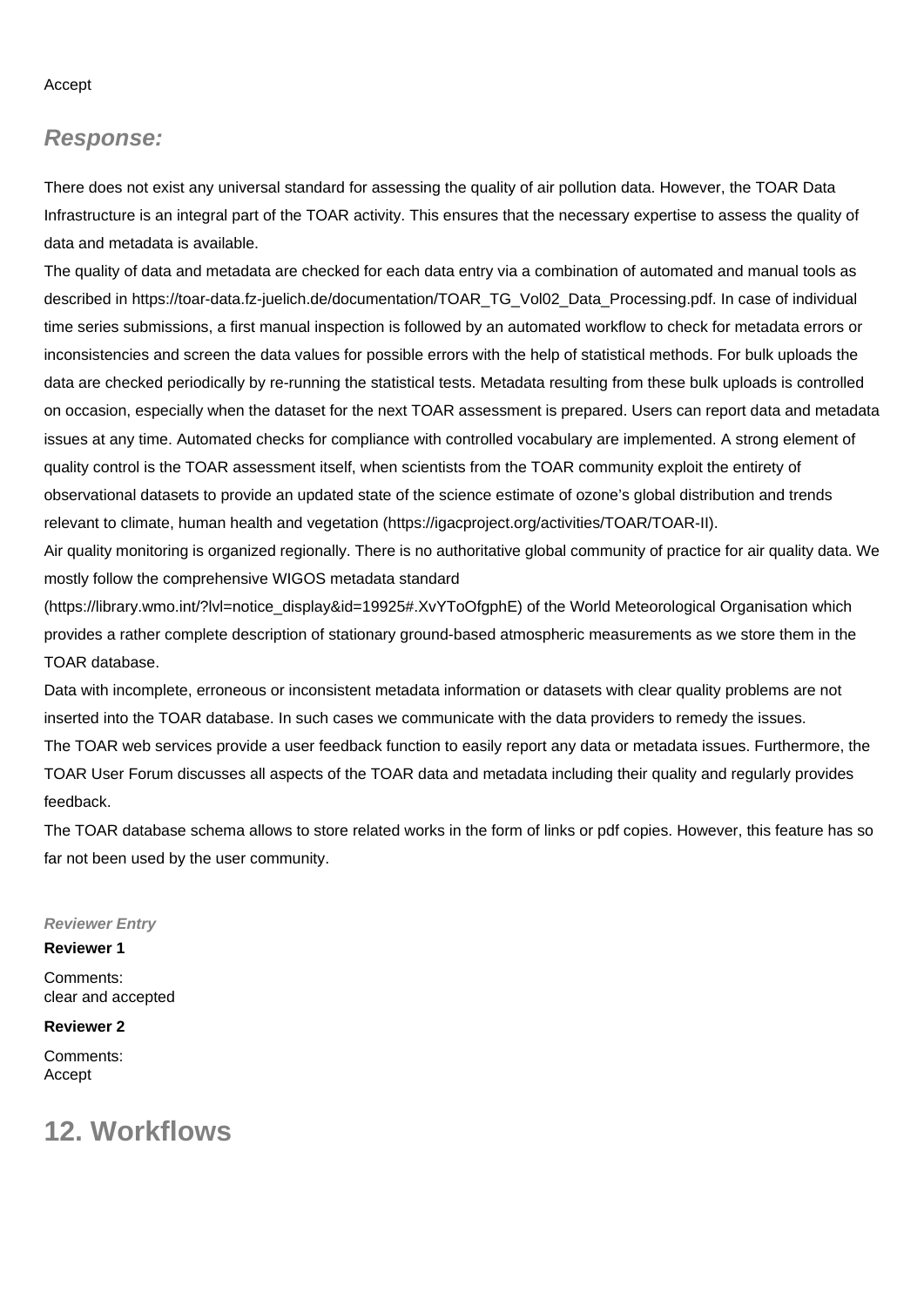## **R12. Archiving takes place according to defined workflows from ingest to dissemination.**

### **Compliance Level:**

4 – The guideline has been fully implemented in the repository

### **Reviewer Entry**

### **Reviewer 1**

Comments: 4 – The guideline has been fully implemented in the repository agree

### **Reviewer 2**

Comments: 4 – The guideline has been fully implemented in the repository Accept

### **Response:**

We have mapped the TOAR Database Infrastructure to the OAIS terms (see

[https://toar-data.fz-juelich.de/documentation/TOAR\\_TG\\_Vol03\\_OAIS\\_Mapping.pdf](https://toar-data.fz-juelich.de/documentation/TOAR_TG_Vol03_OAIS_Mapping.pdf)).

Data is ingested into the TOAR database according to the workflows described in

[https://toar-data.fz-juelich.de/documentation/TOAR\\_TG\\_Vol02\\_Data\\_Processing.pdf.](https://toar-data.fz-juelich.de/documentation/TOAR_TG_Vol02_Data_Processing.pdf.) When data from a new network of measurement stations is added to the collection, the TOAR community is informed through news entries on the TOAR data portal ([https://toar-data.org/news/\)](https://toar-data.org/news/).

After ingestion of new time series received from individual providers, a standardised quality control plot is generated,

inspected by the TOAR Database Infrastructure team and shared with the data provider.

All output from the TOAR database is generated through automated scripts, which have been verified by the TOAR user community via independent analyses. Code changes are tested for consistency via unit tests and new statistical methods are verified by the TOAR statistics team. An important quality check occurs during preparation of the TOAR assessment, because the dataset is then scrutinized by many critical scientists.

All software used in the TOAR data workflows is managed through gitlab (<https://gitlab.version.fz-juelich.de/esde/toar-data> and [https://gitlab.version.fz-juelich.de/esde/toar-public\)](https://gitlab.version.fz-juelich.de/esde/toar-public).

### **Reviewer Entry**

### **Reviewer 1**

Comments: clear and accepted

### **Reviewer 2**

Comments: Accept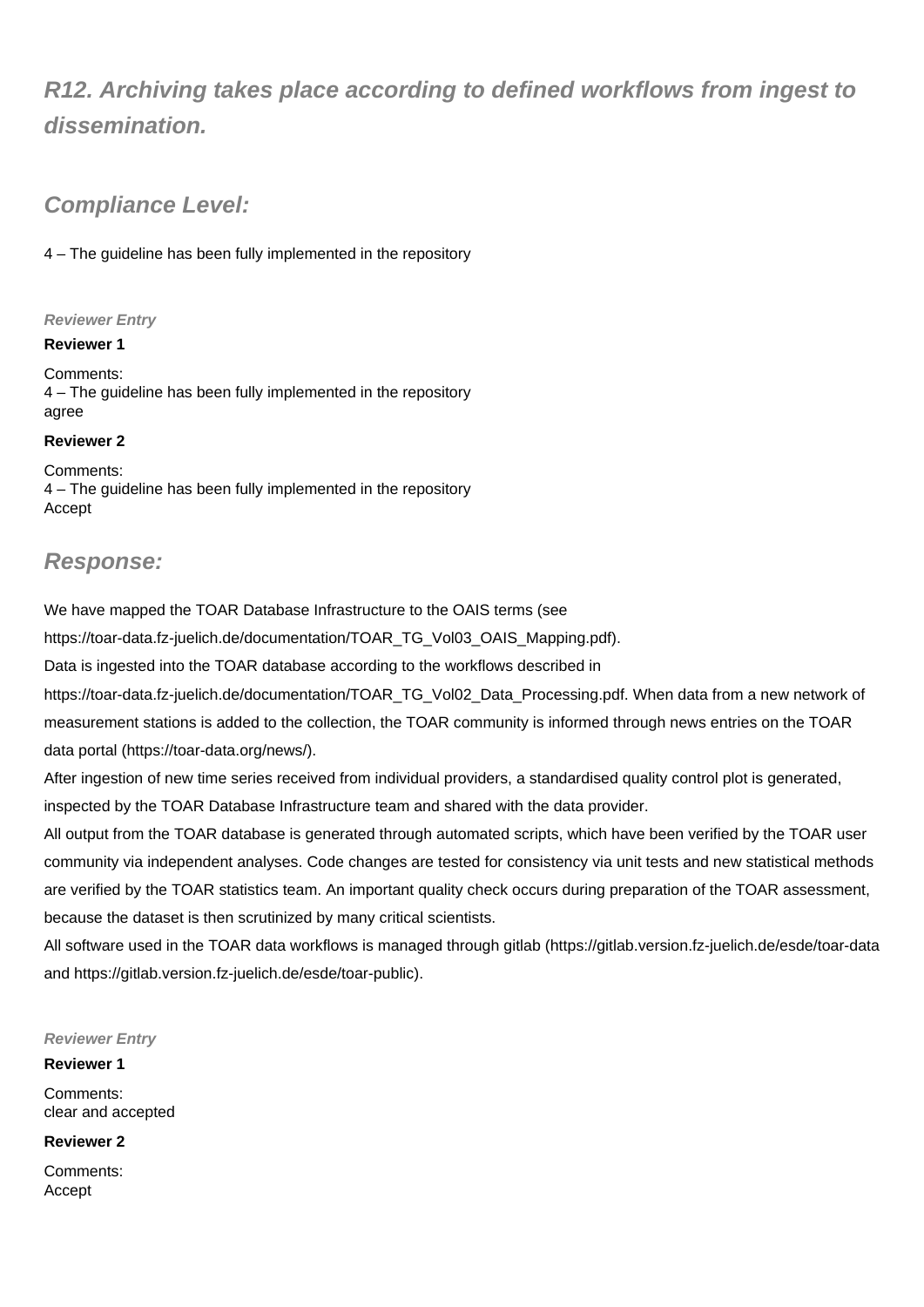## **13. Data discovery and identification**

**R13. The repository enables users to discover the data and refer to them in a persistent way through proper citation.**

### **Compliance Level:**

3 – The repository is in the implementation phase

### **Reviewer Entry**

### **Reviewer 1**

Comments: 3 – The repository is in the implementation phase clear

### **Reviewer 2**

Comments: 3 – The repository is in the implementation phase Accept

### **Response:**

The TOAR database infrastructure version 2 offers a REST web service for searching and accessing data in the TOAR database. A graphical user interface building on version 1 is in planning and the search capabilities shall be further enhanced in the future. The database has been registered in re3data [\(http://doi.org/10.17616/R3FZ0G](http://doi.org/10.17616/R3FZ0G)). The metadata is provided through the REST API of the TOAR database [\(https://toar-data.fz-juelich.de/api/v2/\)](https://toar-data.fz-juelich.de/api/v2/). A searchable catalogue is under development. This JSON interface is (technically) interoperable, but the metadata are not fully compliant to internationally agreed standards, because these standards are not fully developed and harmonised in the field of air quality monitoring.

Datasets resulting from a search in the TOAR database, which are relevant to the TOAR activity, can be published in the external B2SHARE service ([https://b2share.fz-juelich.de/communities/TOAR\)](https://b2share.fz-juelich.de/communities/TOAR) and receive a DOI (section 4 of [https://toar-data.fz-juelich.de/documentation/TOAR\\_TG\\_Vol02\\_Data\\_Processing.pdf](https://toar-data.fz-juelich.de/documentation/TOAR_TG_Vol02_Data_Processing.pdf)). For this publication, the TOAR database infrastructure team maps the relevant TOAR metadata to the DataCite metadata standard.

### **Reviewer Entry**

**Reviewer 1** Comments: clear and accepted

### **Reviewer 2**

Comments: Accept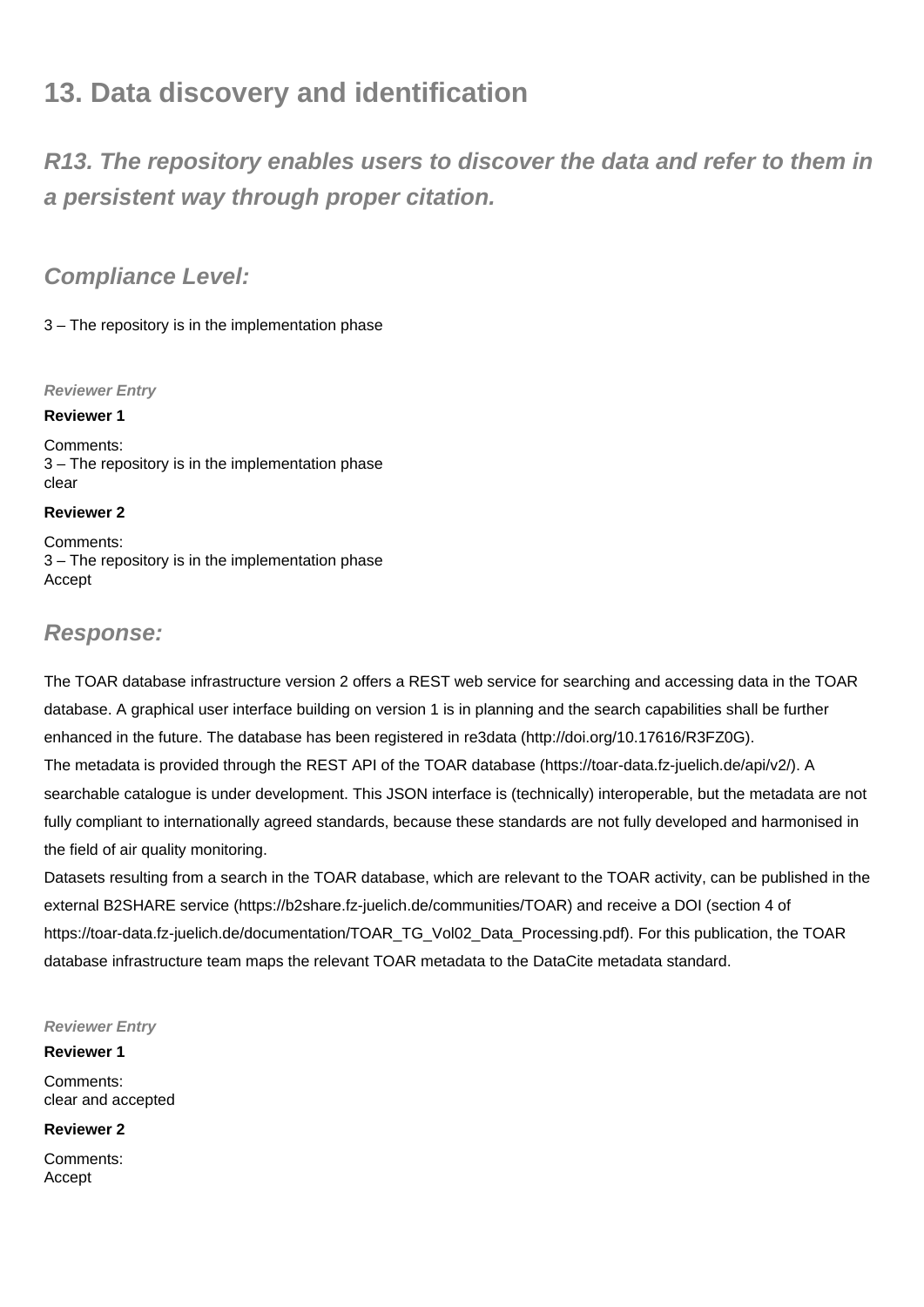## **14. Data reuse**

**R14. The repository enables reuse of the data over time, ensuring that appropriate metadata are available to support the understanding and use of the data.**

### **Compliance Level:**

4 – The guideline has been fully implemented in the repository

### **Reviewer Entry**

### **Reviewer 1**

Comments: 4 – The guideline has been fully implemented in the repository agree

### **Reviewer 2**

Comments: 4 – The guideline has been fully implemented in the repository Accept

### **Response:**

Data reusability depends on interpretable metadata, documented change processes, and usable data formats. A large part of the metadata is controlled and managed as controlled vocabulary. We make an effort to make all metadata in the TOAR database easily understandable. All metadata are defined in an ontology

(<https://toar-data.fz-juelich.de/documentation/ontologies/v1.0/>). The underlying standard for all metadata in the TOAR data infrastructure is ISO 19115 "Geographic Information – Metadata" and we adopt standards from related infrastructures such as the WIGOS metadata standard from the World Meteorological Organisation where appropriate. Detailed documentation of the TOAR metadata is given by the gitlab pages documentation ([https://esde.pages.jsc.fz-juelich.de/toar-data/toardb\\_fastapi/docs/toardb\\_fastapi.html](https://esde.pages.jsc.fz-juelich.de/toar-data/toardb_fastapi/docs/toardb_fastapi.html)) and [https://toar-data.fz-juelich.de/documentation/TOAR\\_UG\\_Vol03\\_Database.pdf](https://toar-data.fz-juelich.de/documentation/TOAR_UG_Vol03_Database.pdf) also provides background information. The controlled vocabulary and associated ontologies are available through the TOAR REST API (<https://toar-data.fz-juelich.de/api/v2>).

All changes to the database schema and other metadata are documented and can be tracked through the gitlab versioning system containing the database and web services source codes (<https://gitlab.jsc.fz-juelich.de/esde/toar-data>). Major changes will lead to a new version of the TOAR database infrastructure (our URLs contain a version number). The most ubiquitous formats in the designated user community are ASCII, CSV, netCDF, and JSON (or GeoJSON). Currently, data are delivered as either JSON or CSV. Metadata queries return JSON output, and the ontology is delivered as XML (OWLDOC). A netCDF converter and other metadata formats are planned. As we are closely involved in the TOAR activity and have good links into the wider atmospheric science community, we will pick up new requirements and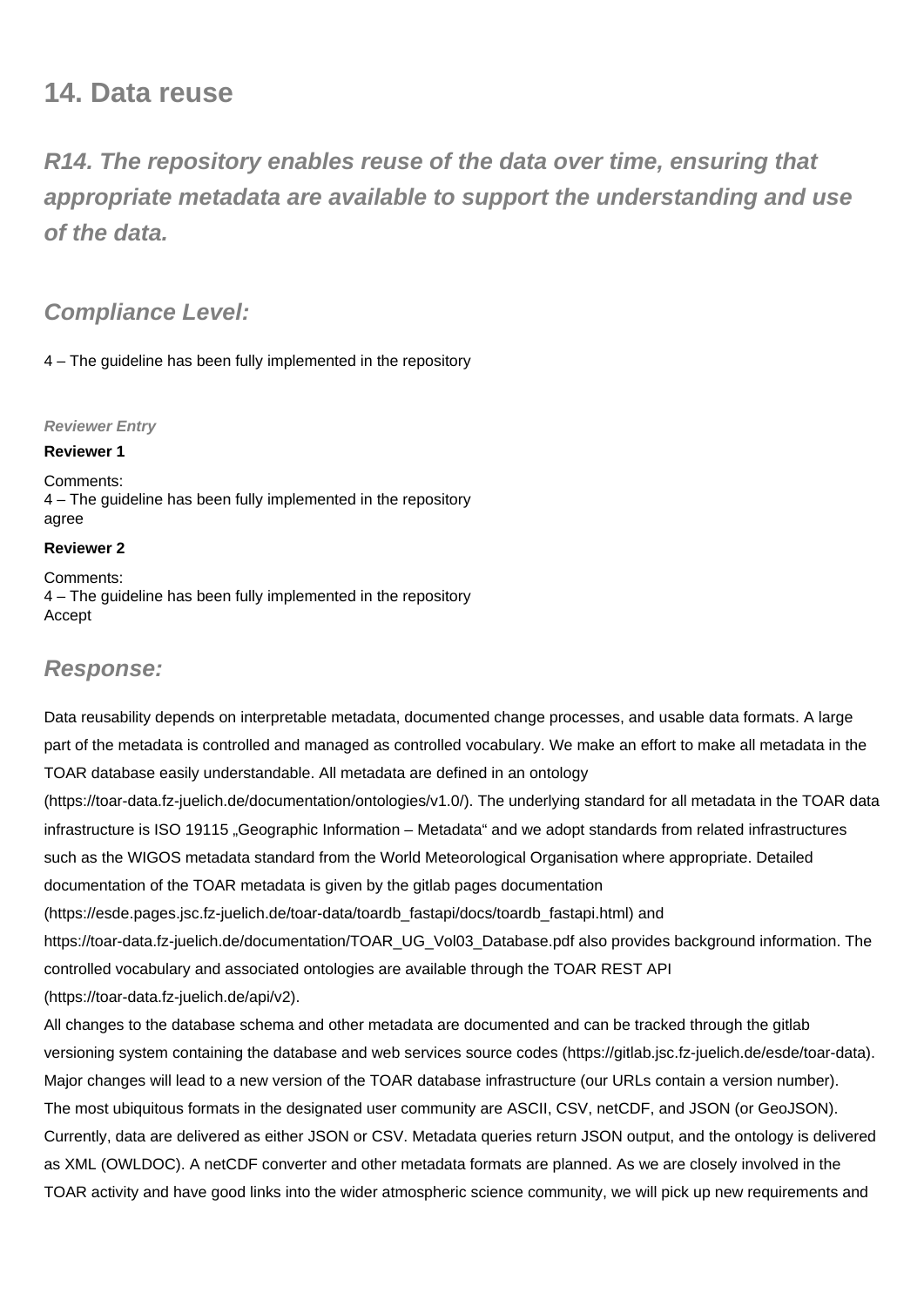enhance our data services accordingly.

**Reviewer Entry**

**Reviewer 1**

Comments: clear and accepted

### **Reviewer 2**

Comments: Accept

## **TECHNOLOGY**

## **15. Technical infrastructure**

**R15. The repository functions on well-supported operating systems and other core infrastructural software and is using hardware and software technologies appropriate to the services it provides to its Designated Community.**

### **Compliance Level:**

4 – The guideline has been fully implemented in the repository

### **Reviewer Entry**

### **Reviewer 1**

Comments: 4 – The guideline has been fully implemented in the repository agree

### **Reviewer 2**

Comments: 4 – The guideline has been fully implemented in the repository Accept

### **Response:**

The setup of the infrastructure and its maintenance is described in [https://toar-data.fz-juelich.de/documentation/TOAR\\_TG\\_Vol01\\_Infrastructure.pdf.](https://toar-data.fz-juelich.de/documentation/TOAR_TG_Vol01_Infrastructure.pdf.) The infrastructure is using Virtual Machines (VM) in an OpenStack [\(https://www.openstack.org/](https://www.openstack.org/)) or a VMWARE ([https://www.vmware.com/\)](https://www.vmware.com/) cloud environment with Ubuntu [\(https://ubuntu.com/](https://ubuntu.com/)) 20.04 LTS operating system. The setup of the service is well documented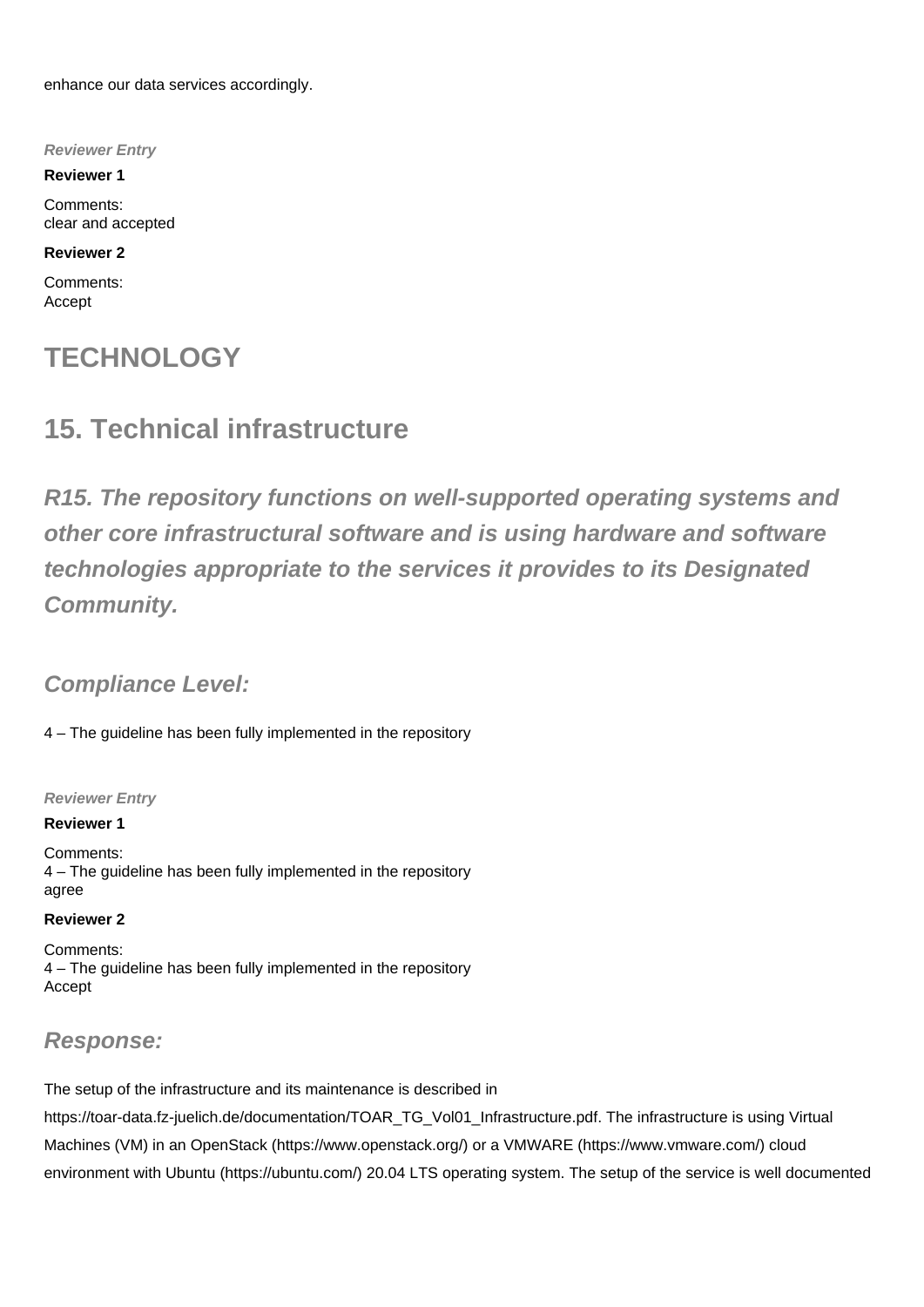in [https://toar-data.fz-juelich.de/documentation/TOAR\\_TG\\_Vol01\\_Infrastructure.pdf,](https://toar-data.fz-juelich.de/documentation/TOAR_TG_Vol01_Infrastructure.pdf,) such that it can be rebuild by other system administrators. This is also the case for the documentation of the backup procedures, which additionally includes a section on the recovery procedures that has been verified to work appropriately.

The TOAR database infrastructure is monitored for problems on hardware as well as on services level and a ticket system (Znuny with email interface) in combination with support shifts is employed to track and solve problems.

The TOAR database infrastructure is available 24/7, experience so far shows a general availability of 98%. Its network configuration provides data rates of 1GB/s.

Along the lines of the ISO Standard 14721:2012 (OAIS Reference Model), the high-level services are realized in the following way:

Ingest: An elaborate workflow of ingestion steps has been implemented in python as described in

[https://toar-data.fz-juelich.de/documentation/TOAR\\_TG\\_Vol03\\_Data\\_Processing.pdf.](https://toar-data.fz-juelich.de/documentation/TOAR_TG_Vol03_Data_Processing.pdf.)

Archival Storage: TOAR database is a PostgreSQL 13 database (software provided by the Ubuntu distribution) with the PostGIS and toar\_controlled\_vocabulary extensions installed. It runs on a VM in the OpenStack cloud environment. The database is backed up incrementally on a daily basis.

JSC as host of TOAR database infrastructure takes the specific precautions of supercomputing centres against loss of infrastructure and data in case of local-scale emergencies, including a comprehensive backup strategy with copies at a remote location. The hardware used is closely monitored and a hot-swap strategy is in place. Also the regular acquisition of new hardware and re-installation of database and services help to prevent data loss.

Data Management: The data is managed via mechanisms of the standard PostgreSQL tools (eg. vacuum), the corresponding reports are automatically created. Management of metadata, versioning, and data quality is given in [https://toar-data.fz-juelich.de/documentation/TOAR\\_UG\\_Vol03\\_Database.pdf.](https://toar-data.fz-juelich.de/documentation/TOAR_UG_Vol03_Database.pdf.)

Preservation Planning: The procedures for TOAR data preservation and the long-term data archival strategy are described in [https://toar-data.fz-juelich.de/documentation/TOAR\\_TG\\_Vol01\\_Infrastructure.pdf](https://toar-data.fz-juelich.de/documentation/TOAR_TG_Vol01_Infrastructure.pdf) (see also R10). Access: For accessing the data a REST interface is provided and a graphical user interface will be programmed in python which uses the REST API to access the database. The interface is running on a VM in a VMWARE cloud environment at JSC. Higher-level software making use of the database is part of the git repository and publicly accessible (see <https://gitlab.jsc.fz-juelich.de/esde/toar-public>).

Administration: The OpenStack environment uses Kubernetes [\(https://kubernetes.io/](https://kubernetes.io/)) for container deployment as well as puppet [\(https://puppet.com/](https://puppet.com/)) for configuration and change management. The systems are continuously monitored using Icinga [\(https://icinga.com/\)](https://icinga.com/) and Nagios ([https://www.nagios.org\)](https://www.nagios.org).

#### **Reviewer Entry**

#### **Reviewer 1**

Comments: clear and accepted

#### **Reviewer 2**

Comments: Accept

**16. Security**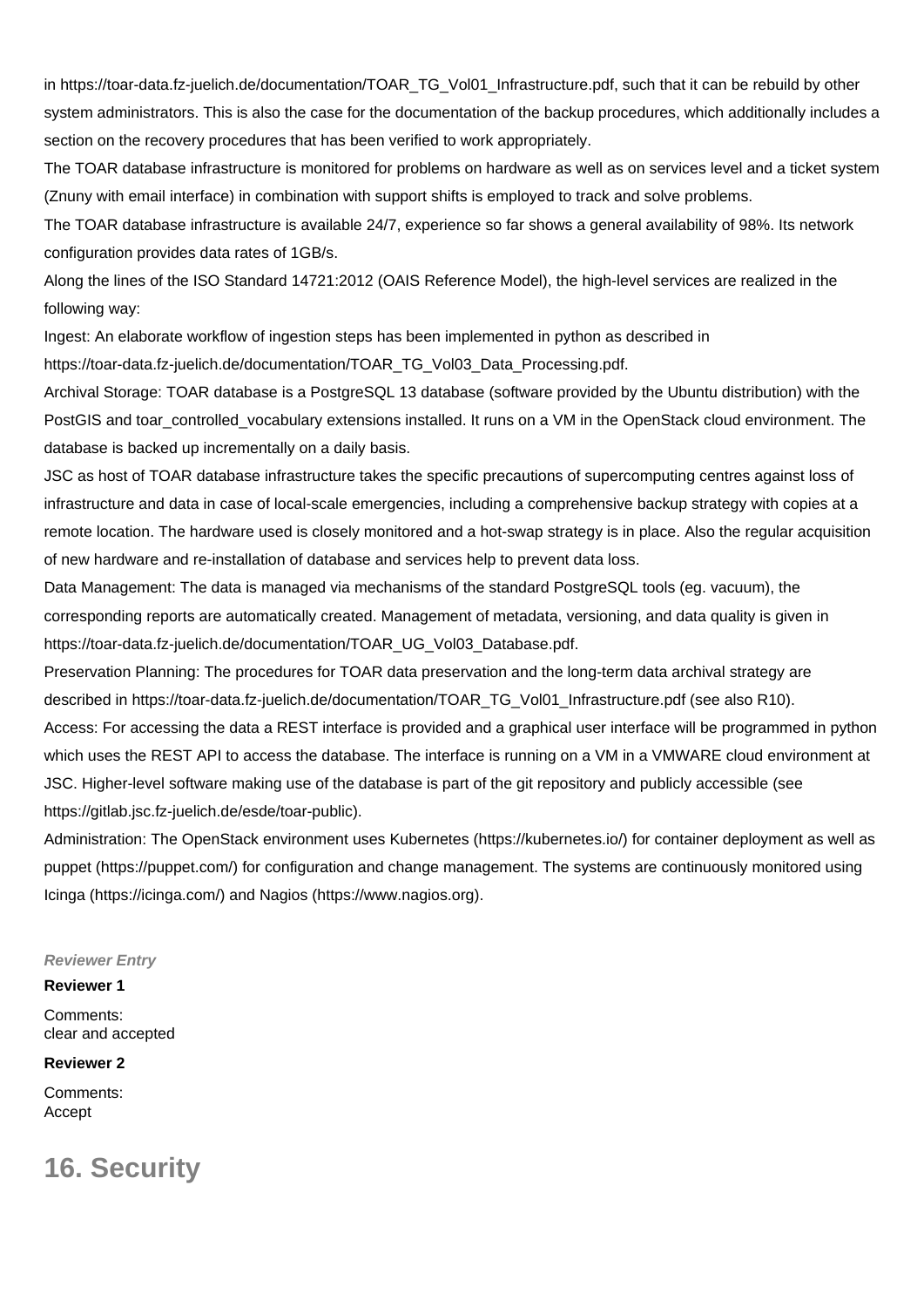## **R16. The technical infrastructure of the repository provides for protection of the facility and its data, products, services, and users.**

### **Compliance Level:**

4 – The guideline has been fully implemented in the repository

### **Reviewer Entry**

### **Reviewer 1**

Comments: 4 – The guideline has been fully implemented in the repository agree

### **Reviewer 2**

Comments: 4 – The guideline has been fully implemented in the repository Accept

### **Response:**

The TOAR database infrastructure is operated at Forschungszentrum Jülich embedded in the infrastructure at the Jülich Supercomputing Centre which maintains a high level of protection. The physical facilities are protected on campus level by a barbed wire fence with camera surveillance. Access for staff and visitors is only possible by controlled gates. A security service monitors the campus; at night security guards patrol the buildings.

The machine rooms within JSC have locked doors with a small number of people having access keys (electronic key system) to enter the rooms.

JSC's security system relies on

- restricted access to the hardware: only entitled administrators have an access key to the machine rooms;
- hardware monitoring to get early warnings of defecting hardware;
- firewalls: access from outside is blocked at a firewall guarding internal systems, publicly accessible systems are protected by a firewall monitoring the traffic and raising alarms when detecting unusual access patterns;
- service monitoring with icinga to automatically detect malfunction;
- automated test procedures for testing the accessibility of the services are in place;
- software management with version control and unit testing according to good programming practices.

Section 4 of [https://toar-data.fz-juelich.de/documentation/TOAR\\_TG\\_Vol01\\_Infrastructure.pdf](https://toar-data.fz-juelich.de/documentation/TOAR_TG_Vol01_Infrastructure.pdf) describes the risk assessment and the measures taken. The risks are evaluated on the basis of the risk assessment matrix from Matthew S. Mayernik [\(https://datascience.codata.org/articles/10.5334/dsj-2020-010/\)](https://datascience.codata.org/articles/10.5334/dsj-2020-010/).

The TOAR database infrastructure supports two security levels: the standard JSC level for all user accessible services and a higher level for the TOAR database itself. Data read access requires no authentication or authorisation. Any write operations and system maintenance operations are restricted to few selected persons and are protected with ssh, firewall